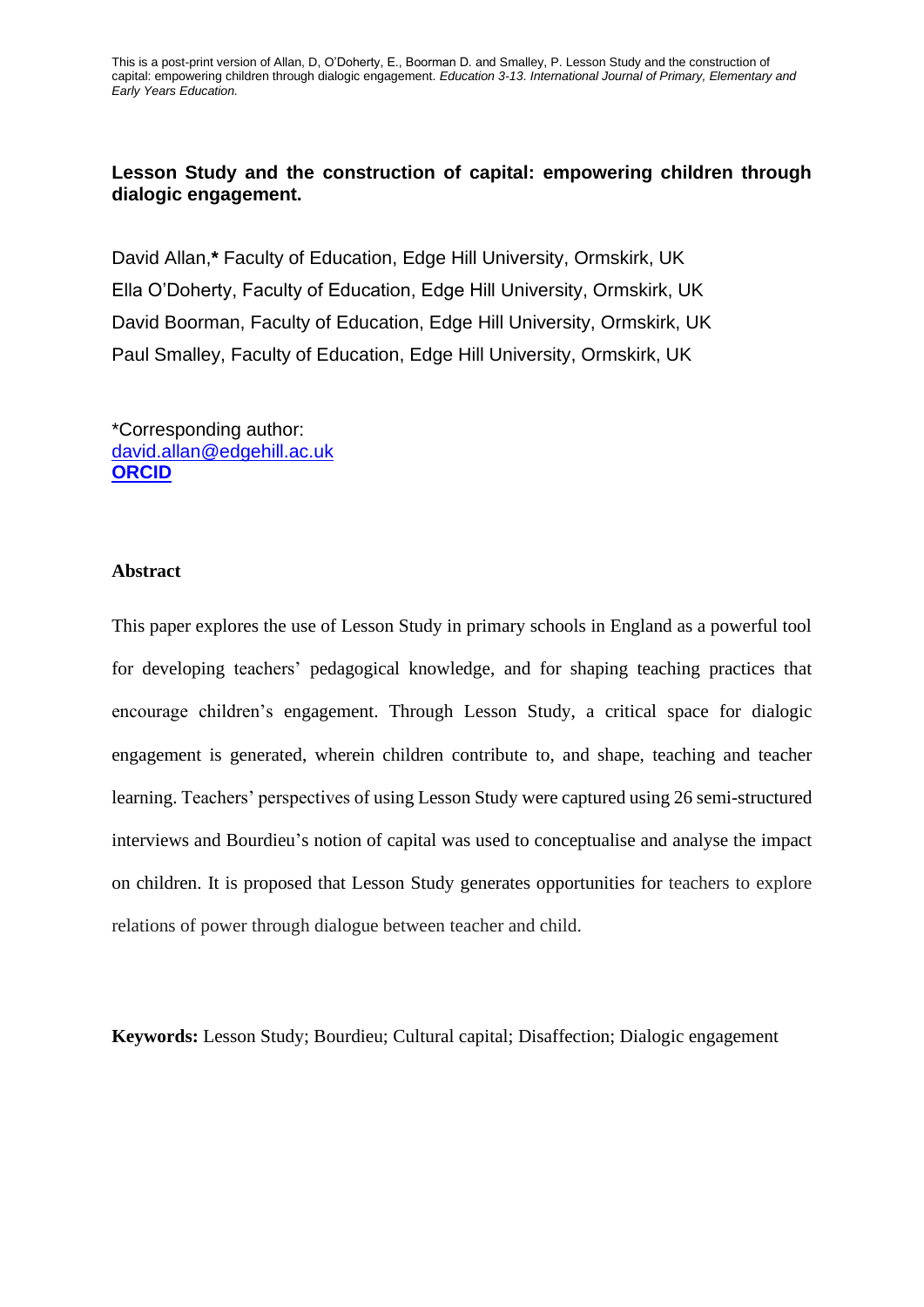# **Introduction**

Traditionally, teaching in England operationalised as a solitary profession, where a shared knowledge base was not a common feature (Hiebert et al. 2002, 3), and children's voices were unacknowledged as children were 'excluded from decision-making concerning issues of identity and the quality of their lives' (Shaw 2019, 806). The professional development of teachers has long relied upon introspection – reflective thinking and self-evaluation – juxtaposed with perspectives beyond the classroom, such as observations by senior management, that merely act as snapshots of practice. In recent years, however, the potential for the classroom to operate as an arena for collaborative pedagogical development has grown, and teachers are more open to learning from their pupils (Hopkins 2014). Teachers are engaging in knowledge-generating experiences (Bjuland and Mosvold 2015) and innovative strategies that can transform the efficacy of teacher learning (Opfer and Pedder 2011). As such, these can impact on pedagogical knowledge, a term which we employ to refer to 'the specialised body of knowledge of teachers for creating effective teaching and learning environments for their students' (Guerriero 2017, 13). In this way, teachers reflect on, and evaluate, the impact of teaching practices on children, resulting in opportunities to challenge the many educational inequalities that are played out and perpetuated in schools, such as the social disadvantage that can create perceptions of cultural inferiority, particularly where children are deemed ill-equipped to compete academically (Allan and Duckworth 2018; Reay 2001; Willis 1978). Such perceptions can affect the extent to which children feel free to make choices and can impact on how and what these children learn in the classroom. Teachers' professional development, then, is often aimed at improving understanding in this area (Dudley 2012).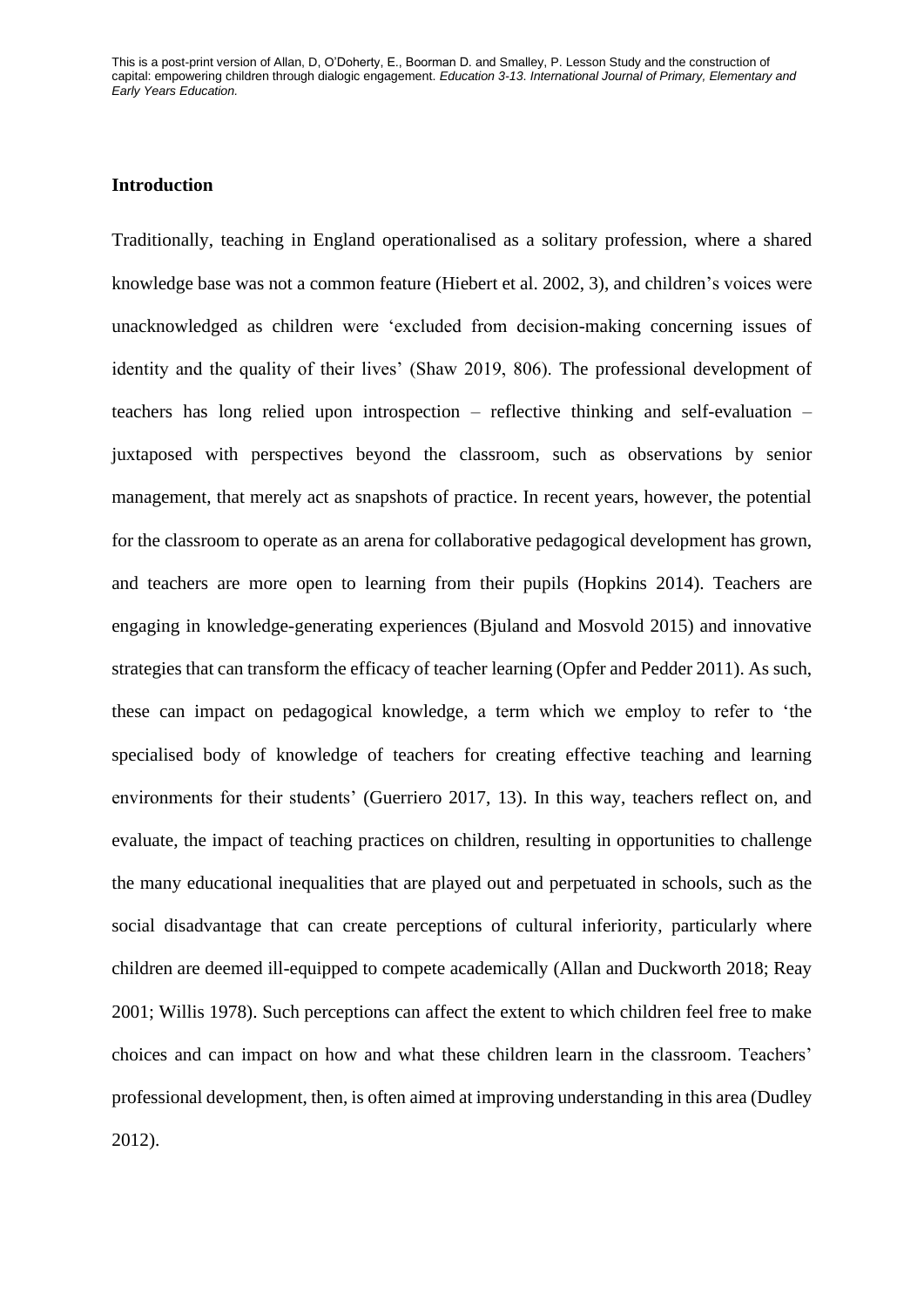This paper explores the use of Lesson Study (LS) as a mechanism for sharpening teacher focus towards children's learning, and for providing a space for facilitating individual empowerment, where children's voices are recognised as a powerful tool for shaping the curriculum. Drawing on Pierre Bourdieu's concept of capital, we argue that whilst institutionally legitimised capital enables privilege in the classroom, LS functions as a tool for redressing inequalities through the redistribution of power, and the facilitation of a space, where voice enables the construction/acquisition of capital. We conceptualise voice as linguistic capital, and thus a key constituent of institutionalised cultural capital, and identify it in the agentic actions of the children undertaking LS as *symbolic capital* (Bourdieu, 1989). For some children, a perceived lack of capital can result in restrictive levels of agency within the school structure and thus poor engagement in learning. To counter this, children often disengage in an attempt to reclaim lost agency (Allan 2014)

Through the creation of a space for dialogic engagement, LS facilitates the capture of the voices of those seen to lack the necessary capital to fully engage in schooling. As such, it aims to improve understanding of children's engagement/disengagement within the classroom and can shape pedagogical knowledge and teachers' practices, wherein learning is often inferred from children's behaviour in the classroom. We argue that teachers' methods of teaching, and their professional learning practices, inform, and in turn are informed by, pedagogical knowledge (Opfer and Pedder 2011).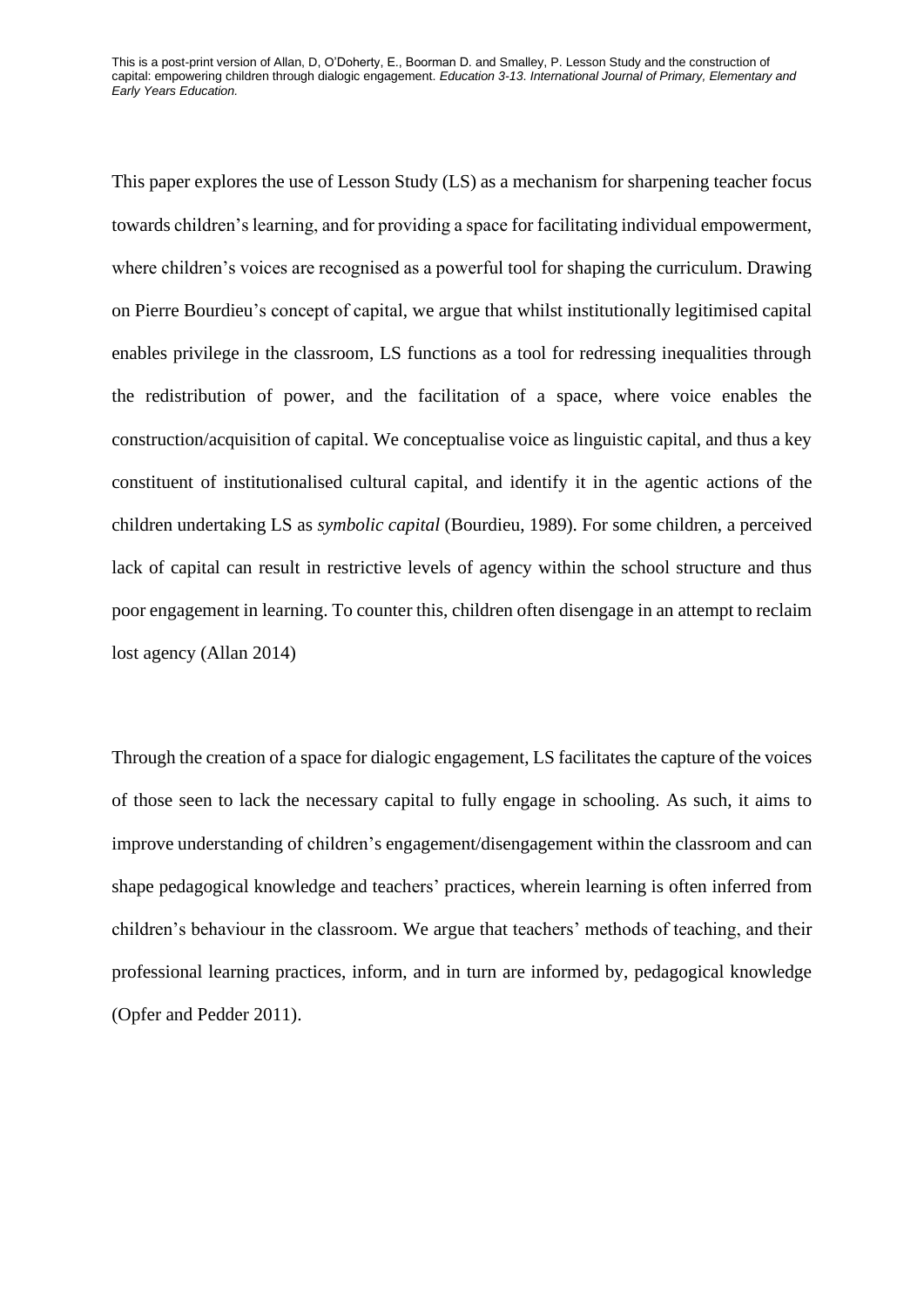### **Lesson Study**

Lesson Study is a collaborative strategy for developing teachers' pedagogical knowledge, wherein teachers investigate their own practice (Lewis, Perry, and Murata 2006). It has been used in schools in Japan since the 1870s (Dudley 2013) and was introduced to England around the end of the twentieth-century by Pete Dudley (Dudley 2014) who drew on Stigler and Hiebert's (1999, 150) proposal that it was 'a clear model for teacher learning and a clear set of principles or hypotheses about how teachers learn.' Whilst this claim to be 'clear' is arguably simplistic, and fails to demonstrate the complexity and enormity of how teachers learn, LS is developmental as it 'encourages teachers to challenge their existing thinking…[and] to learn from each other in ways that are often widely different from their day-to-day practices' (Allan et al. 2018, 161). It can open up possibilities for pedagogical knowledge development through a greater teacher-child connection, and an increase in the collaborative working of teachers, resulting in 'reduced feelings of professional isolation' (Cajkler et al. 2015, 192). This can lead to opportunities for risk-taking, where teachers 'experiment with teaching [yet remain] highly accountable to improving pupils' learning' (Dudley 2013, 108).

In the traditional Japanese model, 'teachers work in small teams to plan, teach, observe, analyze, and refine individual class lessons, called research lessons' (Cerbin and Kopp 2006, 250). Whilst there is often fidelity to this model, nuances can be seen and cultural distortion, based on different ontological approaches, is a prime feature of varying implementation (Stigler and Hiebert 1999). For instance, professional development using Japanese LS is arguably less of an individual venture but rather a whole-school approach to implementation. A typical LS lesson in Japan is conducted in a laboratory-like manner – open to many internal and external observers, such as parents and teachers from other institutions. Moreover, the English version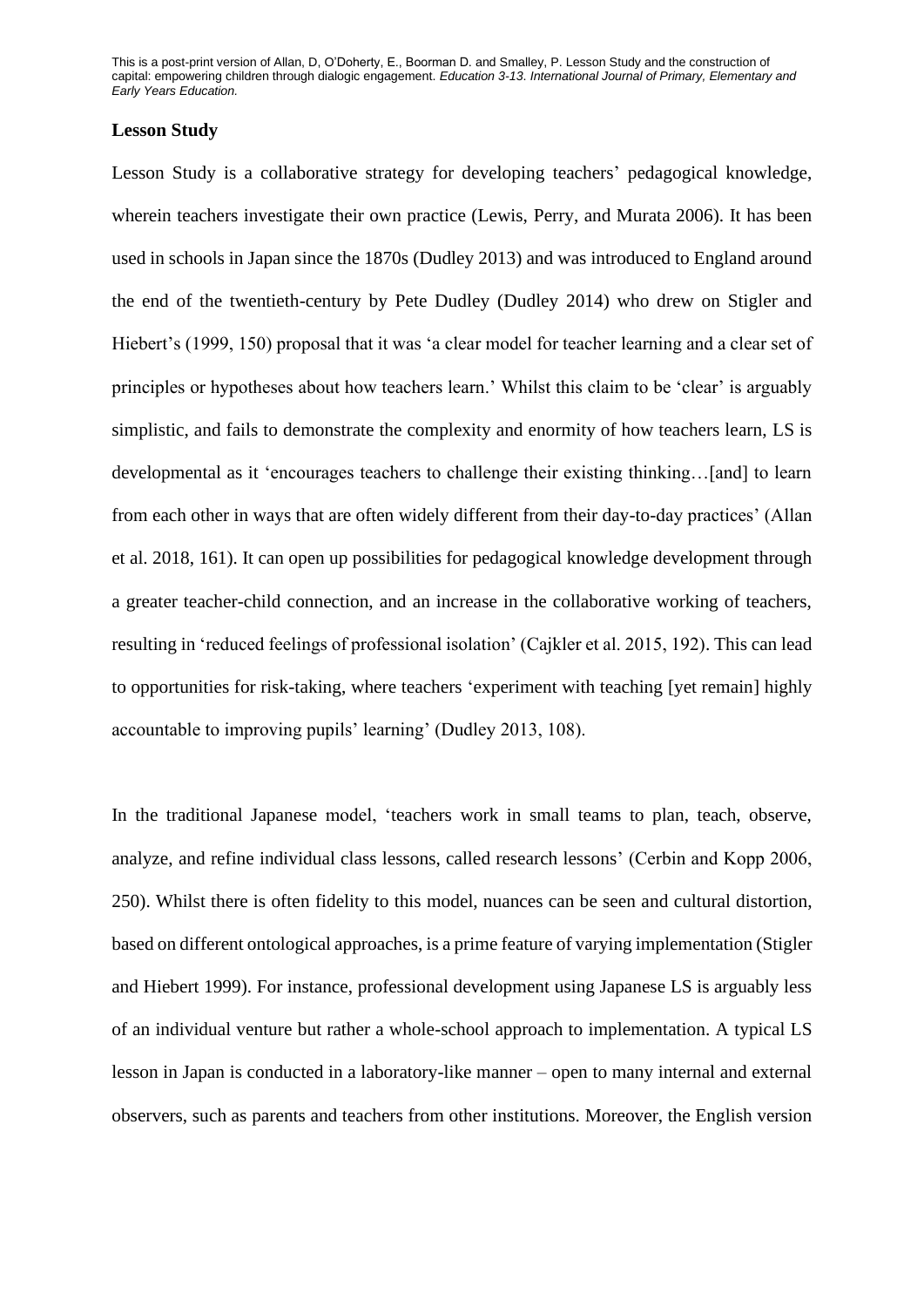of LS utilises specific children, known as case pupils (Dudley 2013), as a focus for achieving the objectives of the lesson.

In the English model used in this research, a particular challenge for the children is identified (such as long division), along with three case pupils, chosen as representative of the larger cohort. Three teachers collaboratively plan a lesson to address the challenge and one delivers the lesson whilst the remaining two observe, concentrating on the case pupils. All three teachers and the case pupils then convene a post-lesson discussion to evaluate the teaching and its impact on the case pupils' learning (Fernandez and Yoshida 2004). To complement the process, an external agent (Dudley 2014) – such as a teacher from another school or a university academic – may also participate in part, or all, of the process to offer an outside perspective that encourages the teachers to think differently. The agent can bring experience and knowledge of LS beyond the institution to challenge the implementation. This external perspective is important as it improves the boundary-crossing opportunities for knowledge growth by encouraging the teachers to think about implications for learning beyond their institution (Engestrom 1987).

Lesson Study concentrates on the minutiae and thus prompts teachers to explore children's individual needs, such as gaps in their subject knowledge (Lewis 2002) or imbalances in the power dynamics between a child and the teacher. Capturing such detail requires closely observing the case pupils within the lesson, thus filtering out much of the sensory input that a teacher would experience. In general, a typical lesson has been described as 'a swiftly flowing river' (Lewis and Tsuchida 1999, 50) in which teachers are bombarded with stimuli, such as when attempting to address, monitor and observe the behaviour and progress of many individuals. In order to deal with this, teachers concentrate on what they feel is important by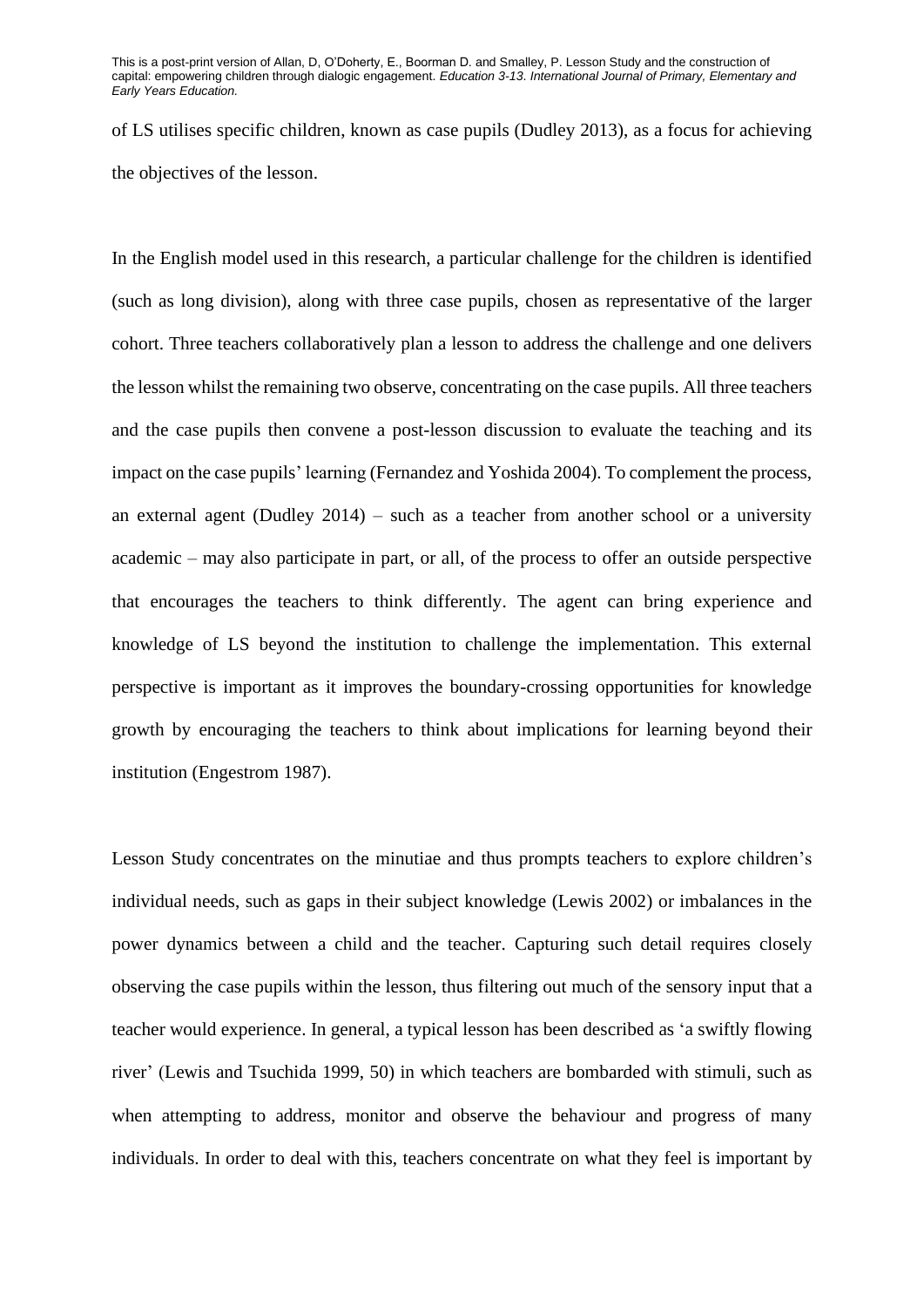'filtering out classroom information not deemed immediately critical to the teaching that is happening at any given moment' (Dudley 2013, 109). However, this is a problematic process as it is easy to miss (filter out) important learning opportunities or evidence of learning itself (ibid). Lesson Study thus facilitates an opportunity to metaphorically stem the 'flowing river' as the observing teachers aim to capture a segment of it in the form of the case pupils' engagement. As such, LS can enable teachers to explore the power dynamics between the child and the teacher, particularly where a power imbalance may be reproduced within the institution.

This intense focus on specific children has been argued as a tool for teachers to generate evidence on how some children may think and learn in particular classroom situations (Yoshida, 1999). It has been claimed that the collaboration and collegiality formed through engaging in LS helps teachers to 'become more effective at raising student achievement' (Kraft and Papy 2014, 477) and thus informs planning (Dotger 2011; Lawrence and Chong 2010). However, this can arguably be improved where, through dialogic engagement, pupil voice is used to enable children to play an active role in contributing to the teaching and learning.

According to Taylor and Kent (2014, 388), 'Dialogue is considered one of the most ethical forms of communication because it serves to mitigate power relationships, values individual dignity and self-worth, and tries to involve participants in conversation and decision-making.' Dialogic engagement, then, is about facilitating a space where communication is operationalised as a two-way process. This can enable children to contribute to their learning by vocalising what stimulates and engages them and illustrating how they conceptualise the world around them. As such, pedagogical knowledge can be strengthened as teachers are encouraged to challenge their existing professional values and beliefs on teaching, and on how students learn. In this way, the curriculum becomes tailored to actual needs and individual gaps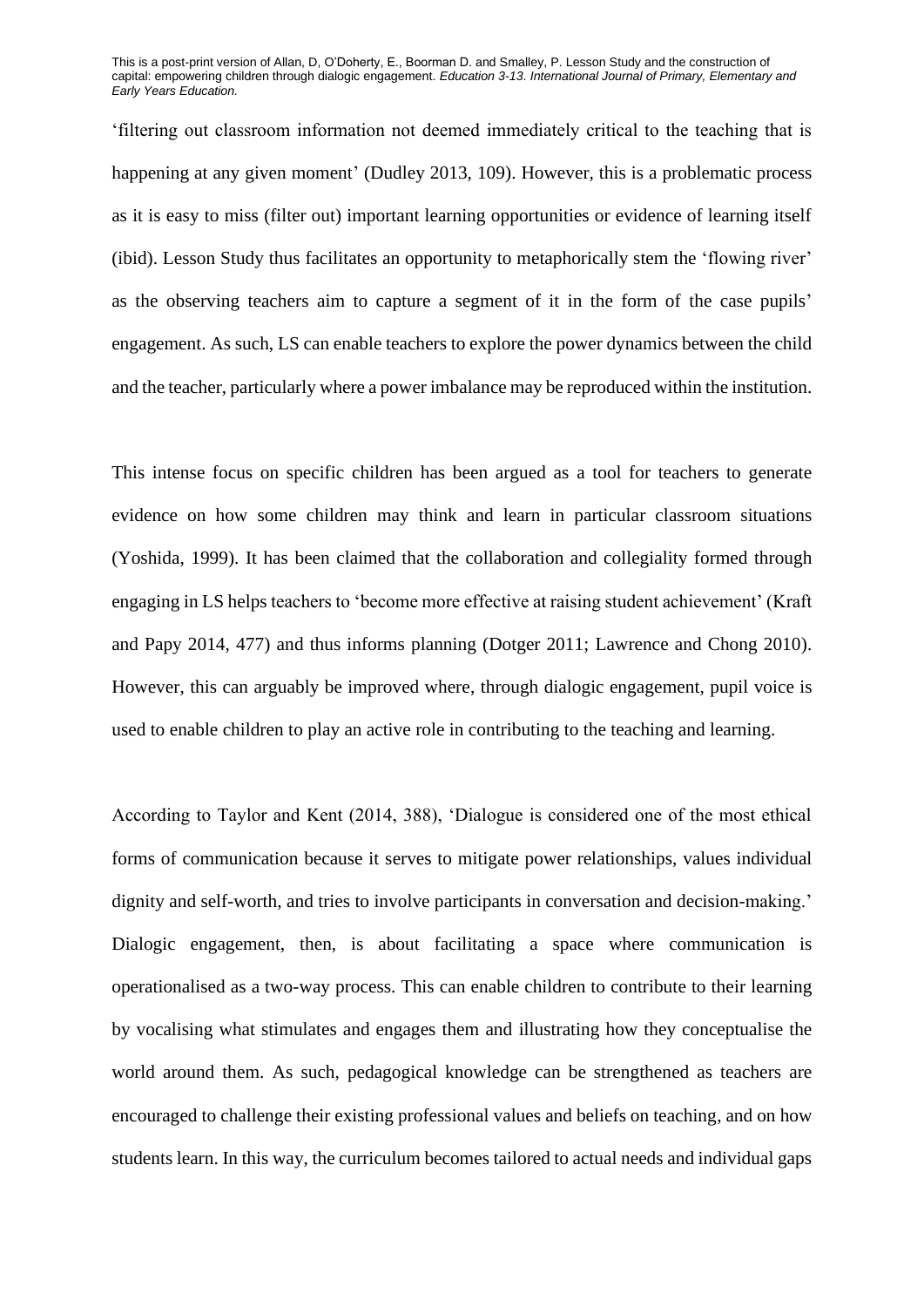in the children's subject knowledge can be identified more readily, with resolutions negotiated through stronger teacher-child relationships. In the observations, the focus on case pupils presents teaching at the micro level whereupon teachers draw conclusions that inform the macro level (Dudley, 2014), and this process is strengthened with the children's involvement in the post-lesson discussion.

LS can thus function as an inclusive teaching methodology to empower marginalised children, particularly those disempowered by the teaching practices of the institution, as it facilitates a critical space wherein children can exhibit, or subsequently acquire, the necessary capital with which they can compete with their privileged peers. To conceptualise this, we explore the concept of capital using the writing of Pierre Bourdieu.

#### **Bourdieusian capital**

Bourdieu's concept of *capital* functions in society as 'a system of exchange' (Harker et al. 1990) and this is often replicated in schools and classrooms where it is a resource for the interchange of knowledge and socio-cultural experiences, thus contributing to the power dynamics interplay between children and the teacher. The three forms of capital, referred to as the 'conceptual triad' (Wacquant 1992, 25), are *economic*, *social* and *cultural*. As a crude definition, these capitals represent the exchange of metaphorical and literal goods; namely, money (economic), networks of people (social), and legitimated knowledge (cultural), for example, an understanding of the works of Shakespeare or of the compositions of Verdi. A clear instance of an exchange in teaching is that of the cultural and economic capital interplay. Teachers have knowledge (cultural capital) that is utilised to facilitate intellectual growth in others, and these teachers are remunerated with a wage (economic capital). For pedagogical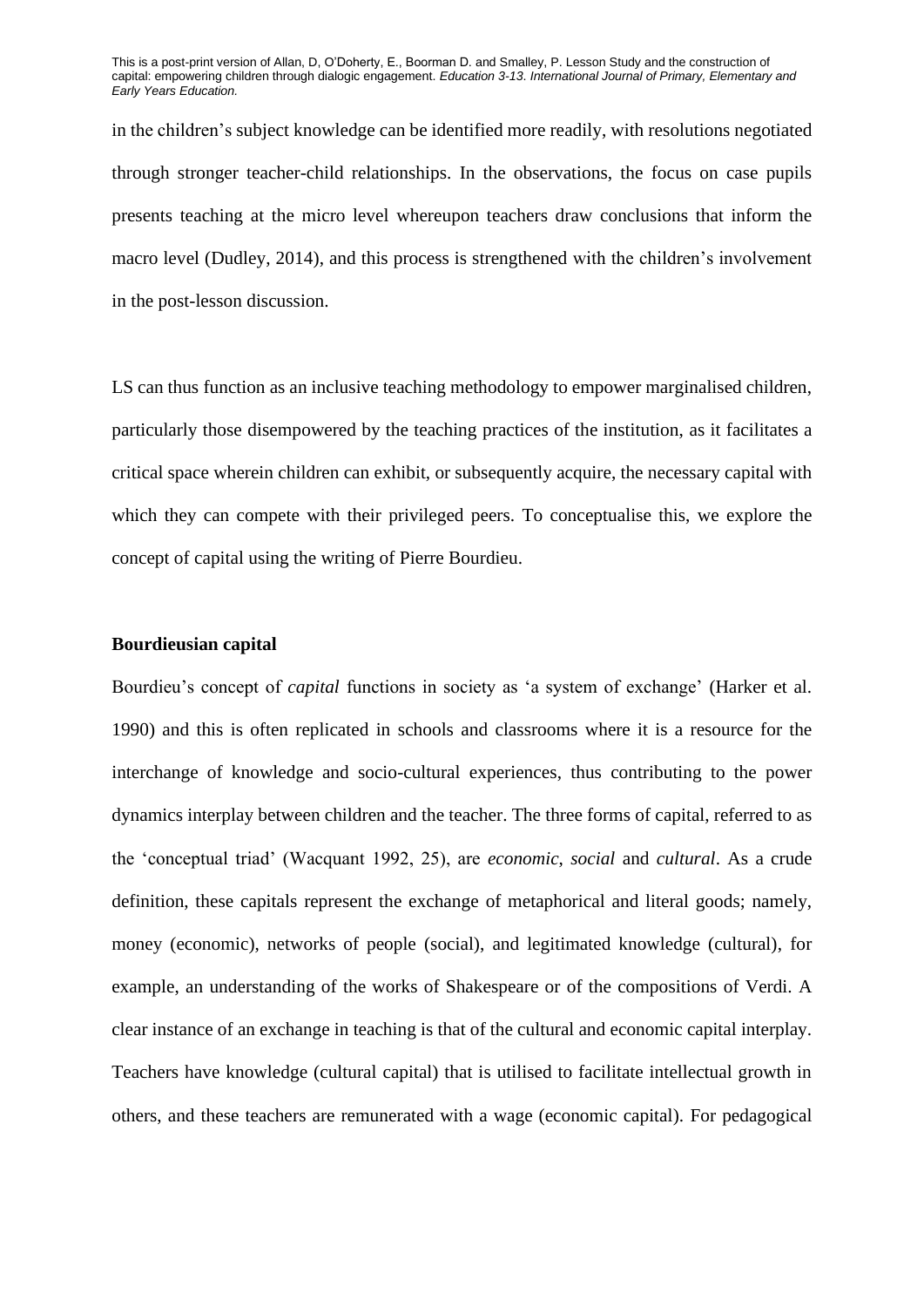knowledge development, the interplay of teachers' cultural capital is used to synthesise knowledge and experiences, thus generating potential for the co-construction of knowledge.

Social capital in teaching can be seen through networking with other teachers – sharing lesson plans and ideas, for example, or using key contacts, such as a head teacher, to connect with a school. Both these forms of capital can be exchanged and interrogated through LS as it facilitates the in-depth sharing of knowledge and professional experience. In this way, LS can encourage teachers to challenge their beliefs and assumptions of children and their learning, and thus to construct knowledge that is relevant to them. For children, cultural capital is an exchange mechanism that can empower individuals through institutional recognition, particularly when it aligns with conformity. Those children whose perceived cultural capital complements that of the classroom are often empowered with opportunities for greater vocal expression, and thus can contribute to teaching and learning through dialogic engagement. But children will arguably exhibit varying levels of capital, depending on their *habitus*, which Bourdieu (1977, 85) describes as 'the system of dispositions (partially) common to all products of the same structures.'

Habitus can be seen as an inclination to act in a certain manner  $-$  a predisposition that brings with it assumptions, based on former experiences – and although children's agency can challenge this, it is often constraining (Reay 2004). Both teachers and children act in relation to the values, assumptions and capital (particularly cultural capital) that they have accrued through their experiences and these manifest as habitus. Habitus is influenced by socialisation and cultural and environmental stimuli, such as the 'norms, values and dispositions inculcated via the family, education and to a lesser extent the environment' (Burke et al. 2016, 2). In this way, children can be seen to exhibit a shared habitus in relation to their learning, and thus think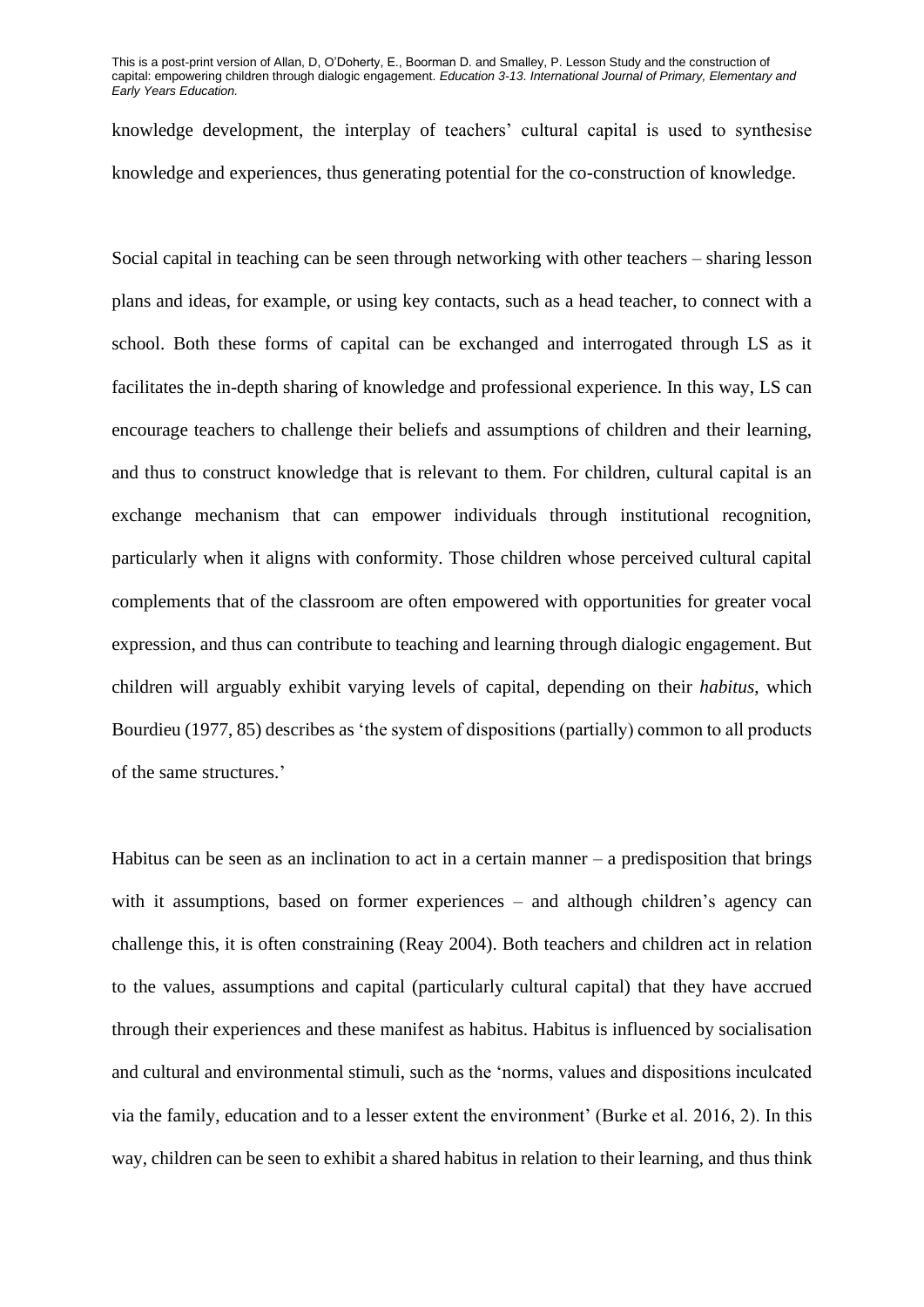and act in similar ways. For instance, there is a tendency for individuals from lower socioeconomic backgrounds to illustrate a habitus that is comparatively constrained, particularly in relation to their privileged (often middle-class) counterparts, and this is often self-perpetuated (Bourdieu 1990). As such, the gulf widens between those who feel they can and those who believe they cannot engage in the legitimated capital domains. The detrimental consequence of this in schools is that many individuals continue to be marginalised, and thus unlikely to make dialogic contributions, due to their apparent lack of cultural capital. Cultural capital may be *embodied*, that is, 'woven into the schemes of perception,' or *institutionalised*; for example, a qualification that is 'state-sanctioned' (Atkinson, 2020, 108).

Whilst this structural determinist perspective may perceive the potential for capital exchange as heavily constrained, there is arguably much scope for greater transmission of legitimate cultural capital in schools (where individuals feel a stronger sense of belonging), particularly where a meritocratic approach is utilised as a tool for social mobility (Burke 2016, 10). In many ways, schools determine what constitutes capital and this is played out in a social context or a cultural *field*, such as the school itself, which represents a range of objective possibilities. In a cultural field, groups (or individuals) determine and legitimate capital. This produces and authorises specific discourses around capital and these are reaffirmed by those who exhibit it. For others, a perceived lack of capital results in a rejection of the field (Atkinson, 2020). Field is also fluid and may refer to broader type of structure, such as multiple schools that function similarly. In this way, individual schools will reproduce the notion of capital (Apple 1982). This illustrates the values within that field and such capital is legitimised and aligns with what are often class-based experiences. For instance, children's exposure to the arts, where artefacts are hierarchically categorised, often complements the values of the school and aligns with many middle-class children's experiences (Reay 2006).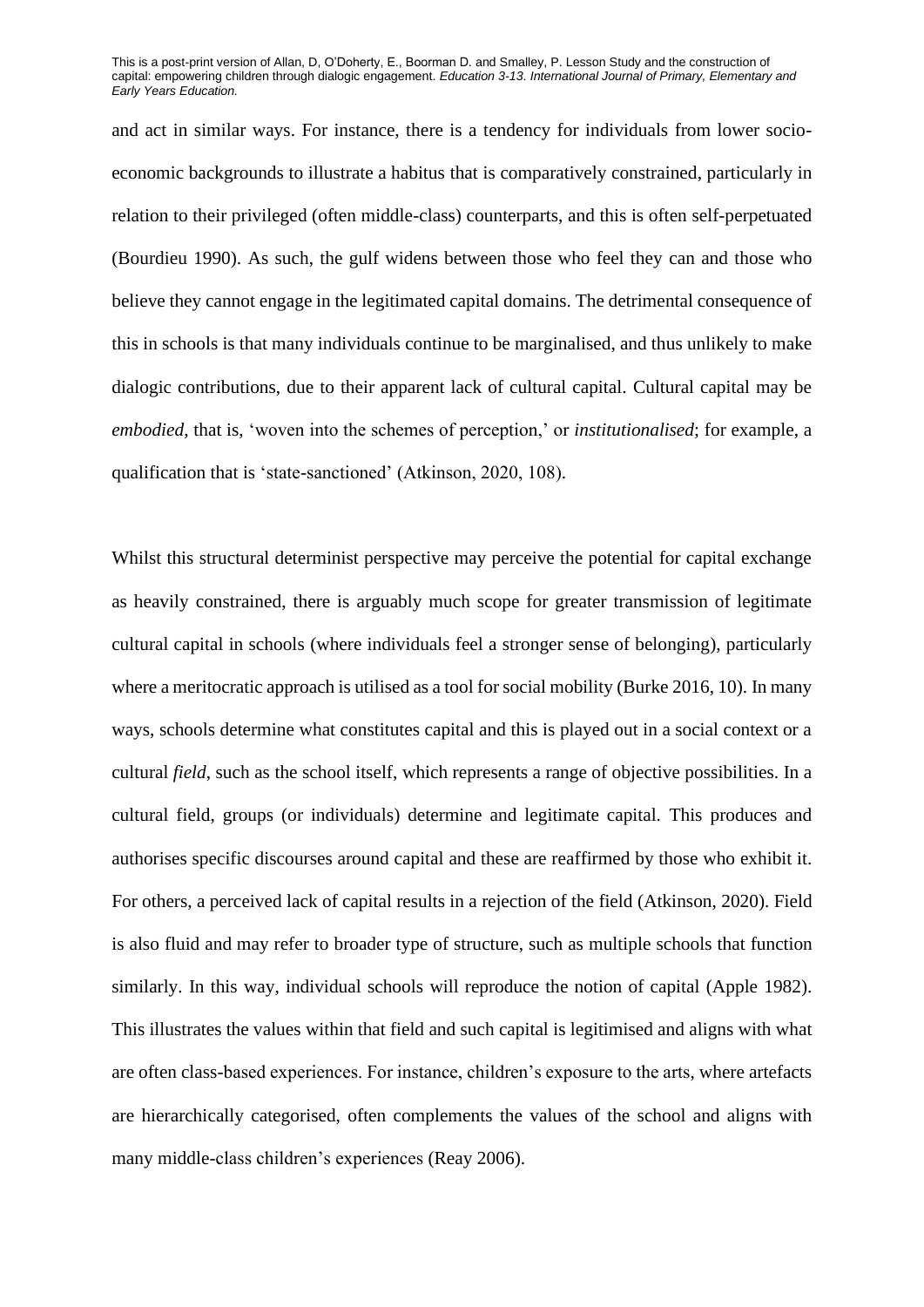In this way, the school reproduces these values and complements the habitus that many privileged children demonstrate (Bourdieu 1984). For others, however, such institutionalised capital can be exclusionary, subsequently marginalising those children whose dispositions fail to meet the criteria. Arguably, one aspect of the process of expressing legitimate capital is voice, where cultural capital is exchanged through dialogic engagement. Drawing on Bourdieu's (1984) conceptions of cultural capital, voice is thus identified as both *embodied* – with aspects such as accent impacting on perception – and *institutionalised* in that it represents authority. In schools, teachers have a space for their own voice whilst for children this is a much more nebulous affair (Rouvali and Riga 2019). For individuals whose values align with those of the school, however, voice is explicitly recognised and validated. For the remaining children, cultural capital often needs to be acquired or constructed and whilst some achieve this eventually, others may never succeed in fitting in.

## **Context for the research**

Between 2015 and 2017, the Education Endowment Foundation (EEF) implemented a large LS pilot in 181 schools in the north-west, the south-west, and the east of England. The schools were asked to adopt a version of LS that was adapted to the English context. In many ways, this differed from the arguably traditional Japanese model, such as in the use of case pupils and in the number of observers involved. Rather than opting for the 'laboratory approach' used in Japan – where observers can be parents, guardians, or other teaching staff both within and beyond the institution, and often numbering more than 20 (Lewis and Tsuchida 1999) – the English LS restricted the undertaking to the triad of teachers involved in the construction of the lessons (Dudley 2014). In this way, the implementation facilitated a space where the teachers could take ownership of the process, and where hierarchical structures would be set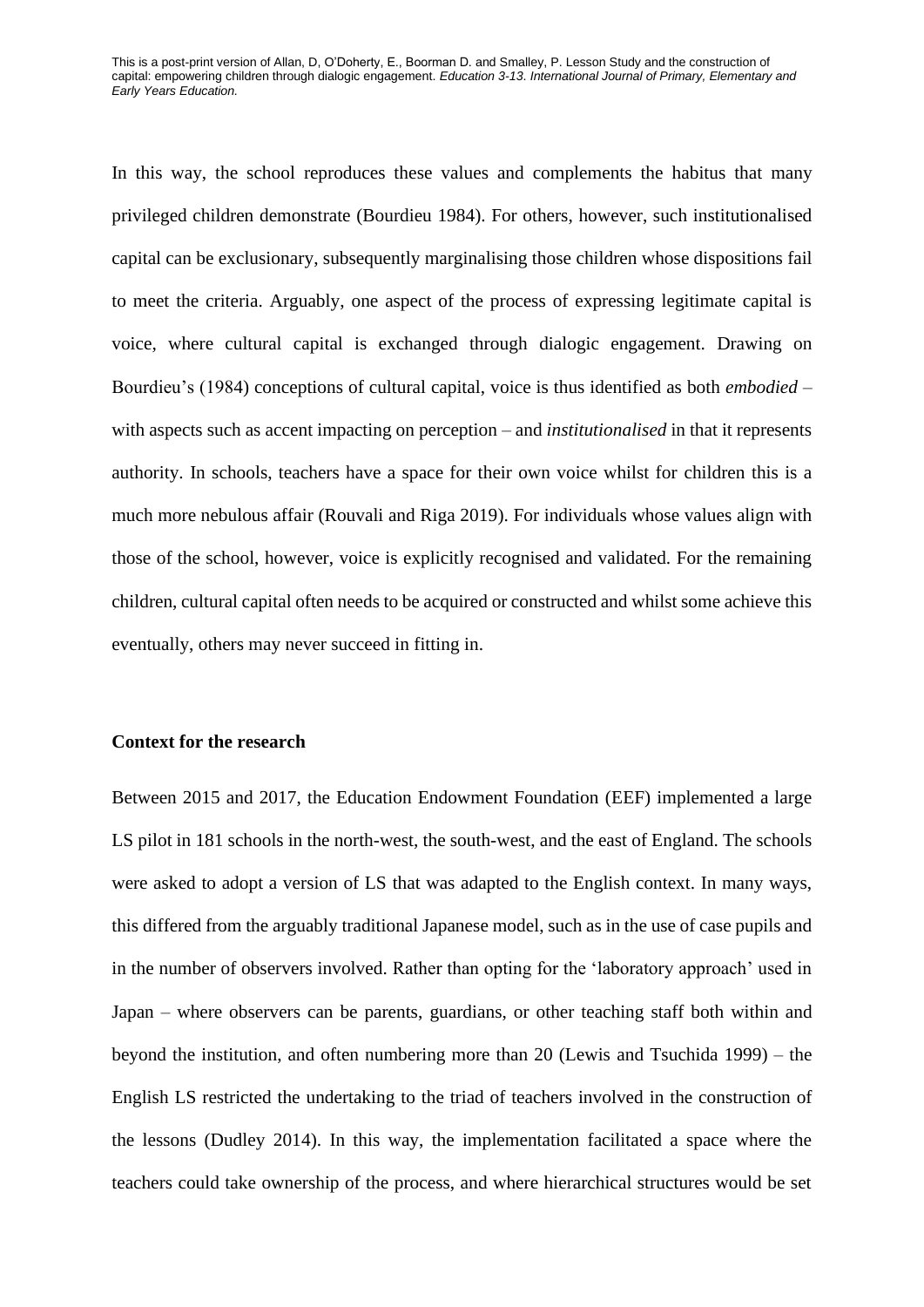aside. Whilst some schools involved the external specialists in the planning and evaluation, others merely used them for initial advice and training.

Drawing on the EEF pilot, our research utilised a cross section of the schools from the northwest to explore teachers' perspectives of LS in relation to pedagogical knowledge. The LS model used in this research involved three teachers, often with different roles, such as an NQT, a deputy head and a subject specialist in one triad; however, existing hierarchical structures within the institution were deemed irrelevant as all three teachers took ownership of the lesson. Each school decided on a focus for the lesson (for instance, fractions as a typical conceptual difficulty in a maths lesson) and two case pupils who typified this concern. Many of the case pupils were deemed to be struggling to engage with aspects of the teaching or were not engaging with the lesson at all.

After the lesson, the group discuss the progress of the teaching and the case pupils have the opportunity to express their voice. The outcome is used to shape the following lesson which one of the two observing teachers will deliver. There is variance, however, in whether the same lesson is delivered to another group or whether the LS team 'utilise the knowledge gained in the process to inform their understanding of the case students and, subsequently, of teaching' (Allan et al 2018, 160). For this study, all schools were concerned with developing knowledge of a particular group of children and a new plan was devised for each lesson.

The involvement of children in the post-lesson discussion, particularly where they can contribute to further planning, is both a popular and innovative strategy for teaching in England (O'Leary 2012). As such, 'Lesson Study provides the means of bringing research, theory and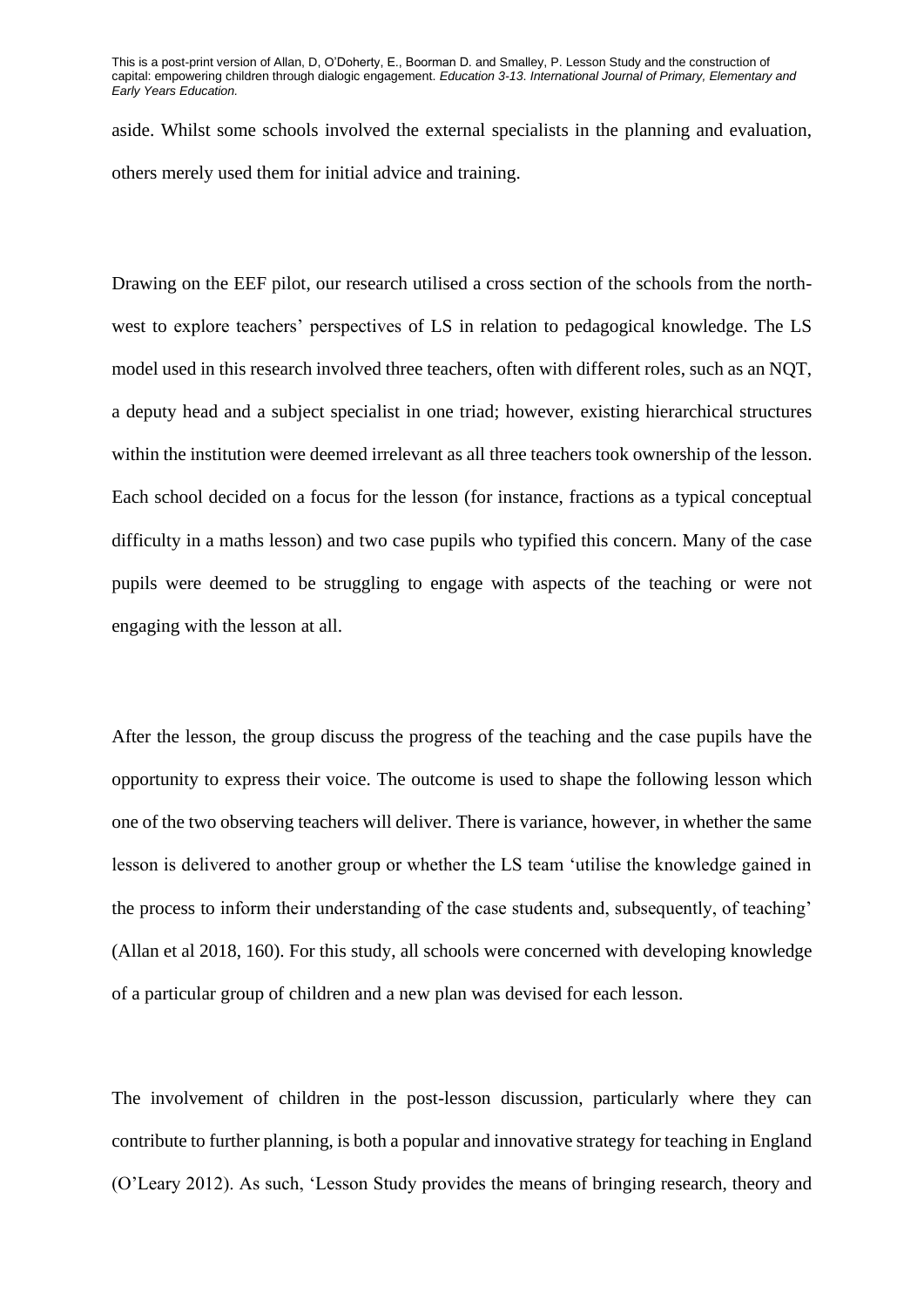practice into the planning and evaluation of specific lessons' (Ylonen and Norwich 2012, 302). The two teachers who observe do so in a manner that differs from typical observations by senior management or Ofsted as there is a shared ownership of the lesson. Thus, the LS group must take collaborative responsibility for its development and no single teacher can be seen to fail. The observers were advised that they should approach a lesson 'as if 'zoomed-in' on the case pupil and then pan back to allow a bigger group or the whole class to come into frame' (Dudley 2014, 10). The LS process is cyclical and once the third teacher has delivered a session the final post-lesson discussion and overall evaluation of this cycle will take place. One iteration is complete when all three cycles of LS have been undertaken. In our study, schools generally completed one cycle per term so that the full iteration (three cycles) extended over the academic year. The whole process comprised two iterations.

## **Methodology**

We began the research using an exploratory framework and interviewed 26 teachers from various schools in the north-west of England. Our aim was to investigate the teachers' perceptions of engaging with LS and how it impacted on both their pedagogical knowledge, including what they thought best facilitated learning for children, and their teaching practices. In order to gather contextual information on how LS was implemented, we also conducted some observations of LS lessons and post-lesson discussions. Whilst these enabled us to ascertain a stronger impression of how LS was used, the data reported on in this article are primarily those captured in the interviews. The interviews lasted around 30-40 minutes and were semi-structured to facilitate an exploration of key points raised in the teachers' personalised responses. In this way, the teachers were free to discuss how they had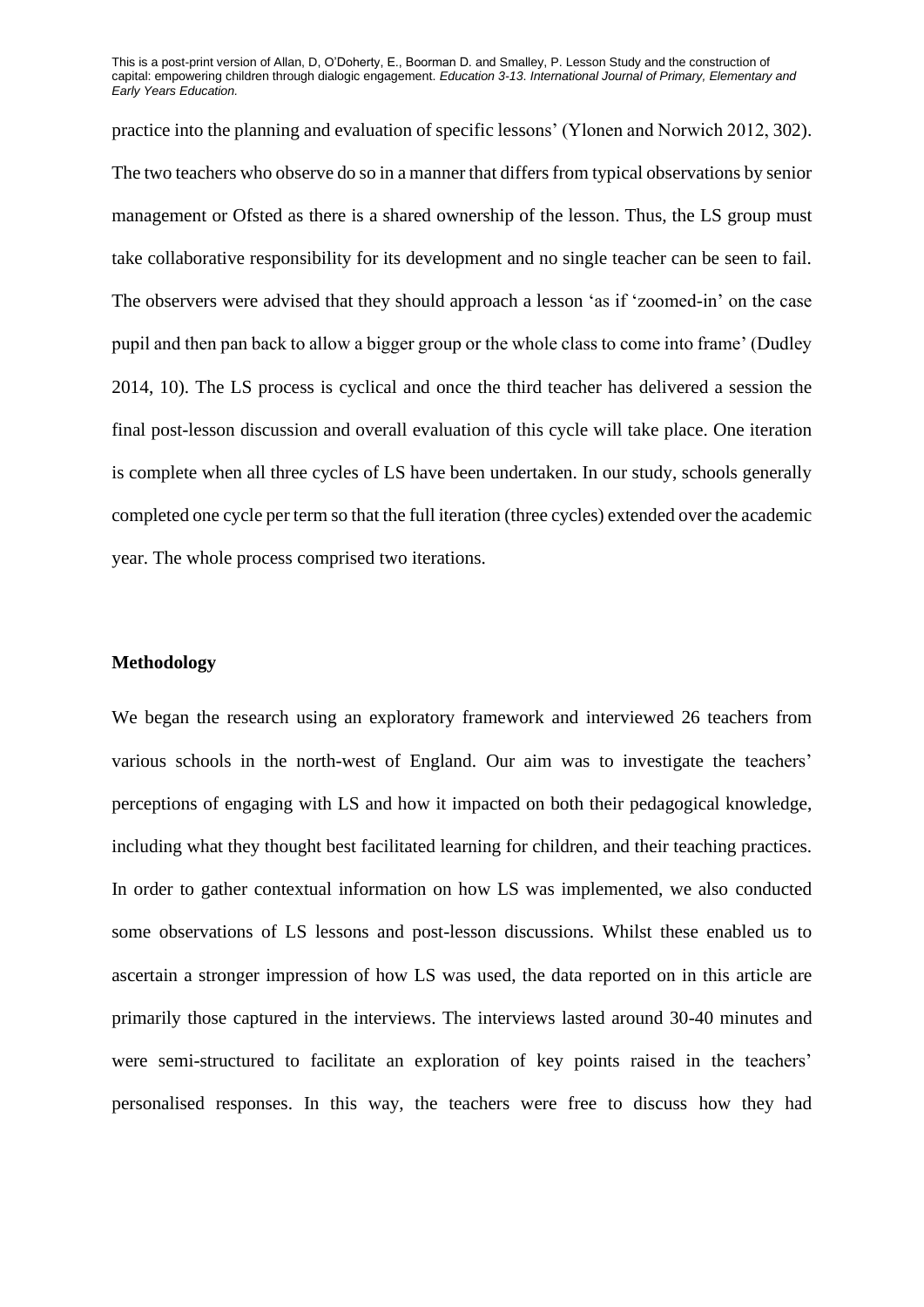implemented LS and what impact they felt it had on both their pedagogical knowledge and on the children's learning. The following research questions initiated our investigation:

- What are teachers' perspectives on using LS as a tool for pedagogical knowledge development?
- How do teachers feel LS impacts on teaching and on children and their learning?

The participant represented teachers with a variety of experiences, such as long-serving teachers (over ten years), senior management (e.g. deputy heads), and NQTs (see Table 1). Table 1 provides a demographic overview of the participants. All names are pseudonyms.

| <b>Name</b> | Role                                  | <b>Years of experience</b> |
|-------------|---------------------------------------|----------------------------|
| Anne        | Deputy head teacher                   | $10+$                      |
| Bill        | Year 4 teacher                        | $1-3$                      |
| Connor      | Maths leader                          | $10+$                      |
| Denise      | Class teacher                         | $10+$                      |
| Elsie       | Class teacher                         | $3 - 5$                    |
| Frank       | Year 4/5 teacher                      | $1-3$                      |
| Grace       | Year 2 teacher                        | $3 - 5$                    |
| Harry       | Year 5 teacher/assistant head teacher | $5 - 10$                   |
| Isla        | Year 6 teacher/English leader         | $10+$                      |
| Jacqui      | Year 5 teacher/English leader         | $10+$                      |
| Kelly       | Year 4/maths leader                   | $5 - 10$                   |
| Lisa        | Year 4/5 teacher                      | $1-3$                      |
| Mary        | Year 3/4 teacher                      | $10+$                      |

# **Table 1. Participant information**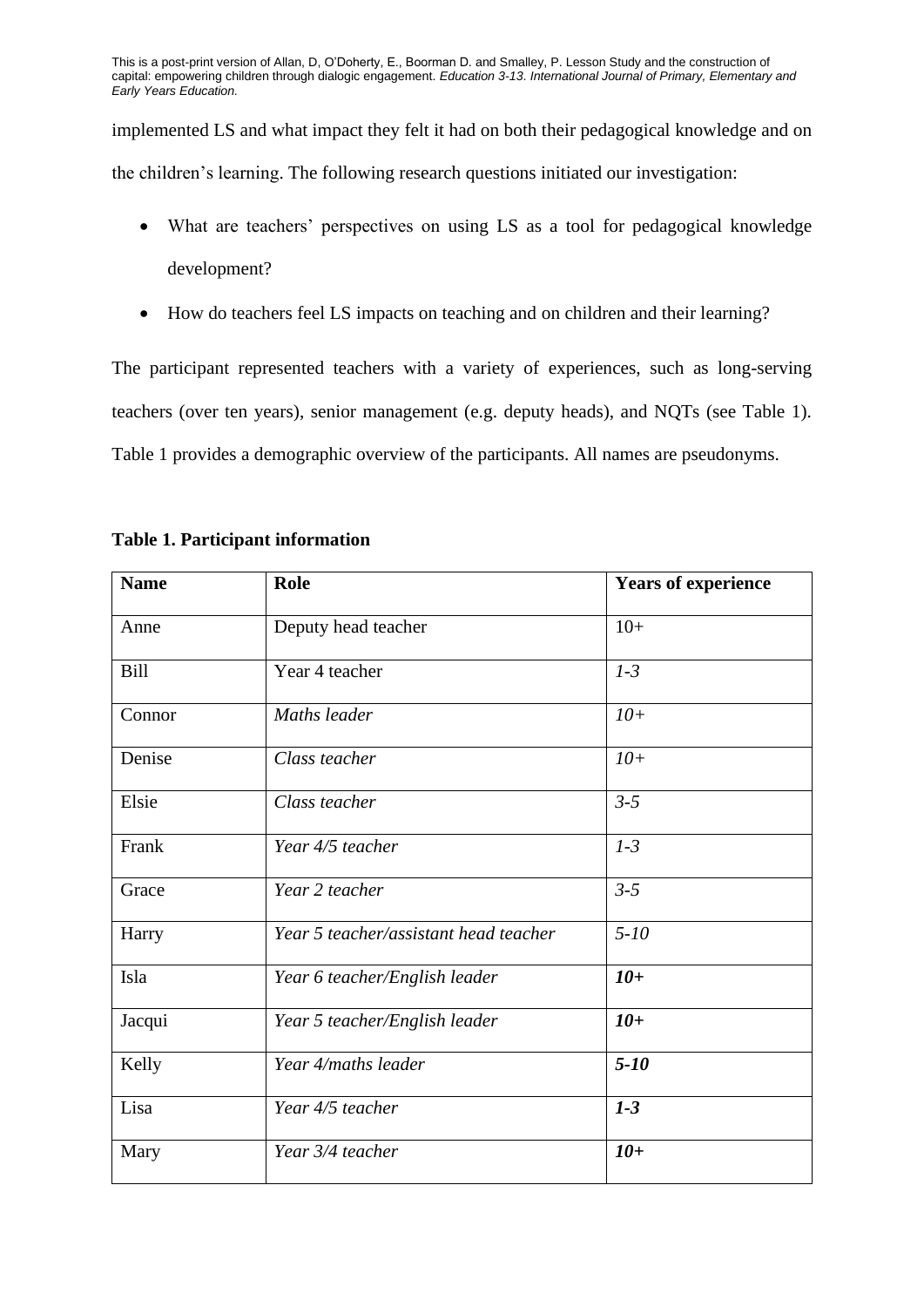| Nancy       | Year 3/4, deputy head teacher/English      | $10+$       |
|-------------|--------------------------------------------|-------------|
|             | leader                                     |             |
| Ollie       | Year 5 teacher                             | $10+$       |
| Peter       | Year 6 teacher, English leader, KS2 leader | $10+$       |
| Ruth        | Year 5 teacher                             | $3-5$ years |
| Sue         | Year 4/5 teacher                           | $1-3$       |
| Tracy       | Year 6 teacher, KS2 leader                 | $10+$       |
| Ursula      | Year 5 teacher                             | $3-5$ years |
| Vanessa     | Year 4 teacher/deputy head teacher         | $5 - 10$    |
| William     | Year 5 teacher                             | $1-3$       |
| Alice       | Year 5 teacher/maths leader                | $5 - 10$    |
| <b>Beth</b> | Year 5 teacher                             | $10+$       |
| Cindy       | Year 4 teacher                             | $10+$       |
| Donna       | Year 4 teacher                             | $10+$       |

In addition to the interviews, some post-lesson discussions were also observed in which the case pupils contributed to the evaluation and any children who were seen to be disengaging were positioned in a way that enabled the teachers to explore possible marginalisation. In support of this approach, the focus from the schools lay on developing the children rather than on perfecting a lesson. The LS groups followed the case pupils through various lessons as they established a focus on pedagogical development and child-centred learning.

All interviews were transcribed and read through fully by the team to account for possible anomalies and to ensure consistency. The transcripts – and in particular the quotes used – were also checked with the teachers involved to ensure that the data was an accurate depiction of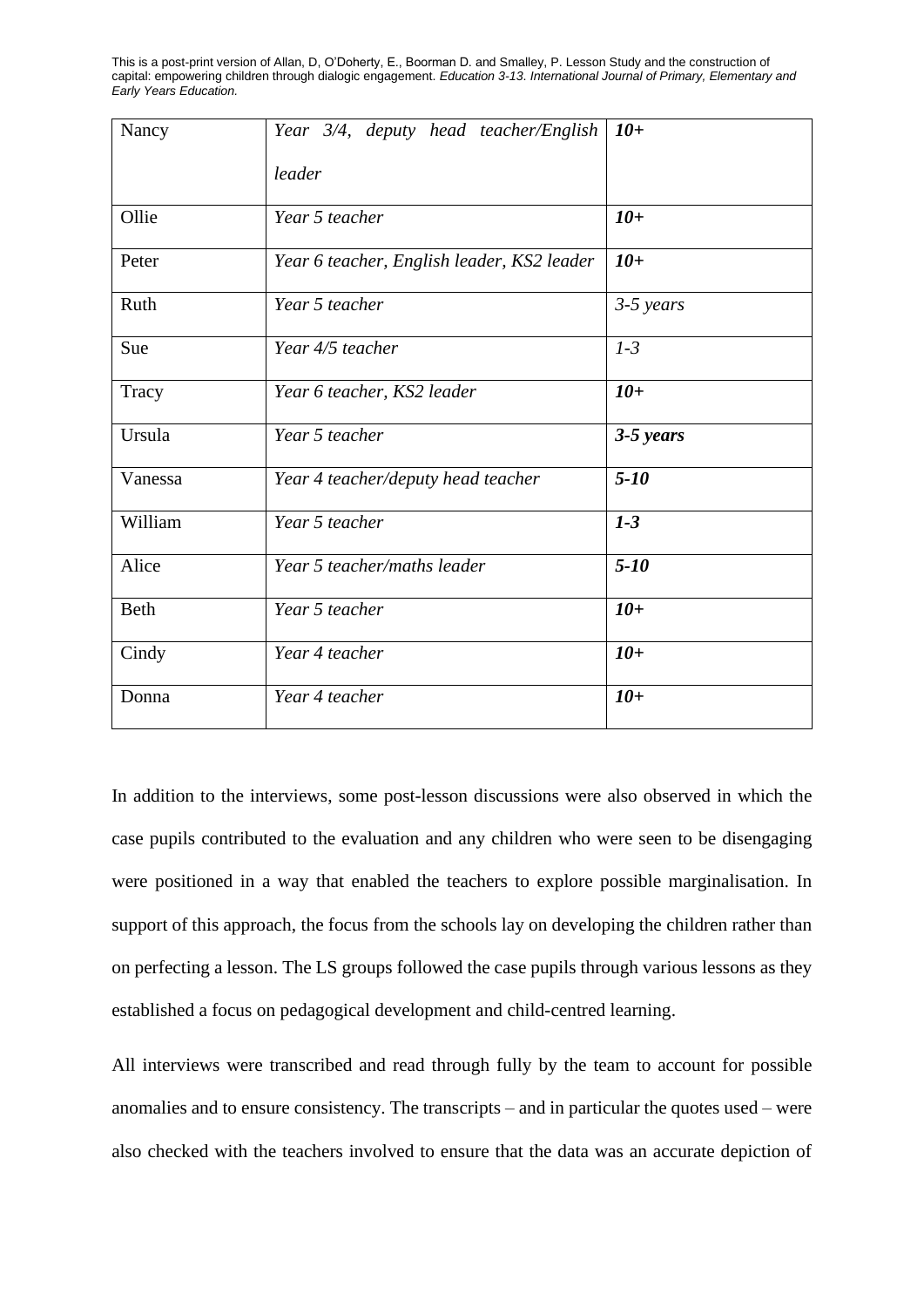their perspectives. After the identification of themes, including checking and re-checking for clarity, the data were then categorised using NVivo 10 and subsequently analysed in relation to the nodes identified by the researchers. A second-level analysis was conducted using the initial themes, whereby subthemes were coded and the researchers began to glean an interpretive perspective of the teachers' accounts of engaging in LS. For validity and reliability, the team cross-checked the themes against their own interpretations and a final consensus was arrived at (in conjunction with the teachers' verifications) that is believed to accurately depict what the data mean.

We draw on a Bourdieusian framework for understanding the data and how it relates to Bourdieu's conceptual use of *capital*. We therefore frame our analysis of LS as a *field* in which structure is reconfigured, and where the interplay between children's agency and school plays out. The concept of voice was seen to emerge as a mechanism for acquiring legitimate capital; therefore, the findings are categorised into the following areas:

- Misrecognition and the transformative experience
- Facilitating a critical space for the acquisition/recognition of capital
- Children's capacity to shape the curriculum

Although some of the quotes have been abridged, every attempt has been made to retain the original context and meaning.

### **Findings**

### *Misrecognition and the transformative experience*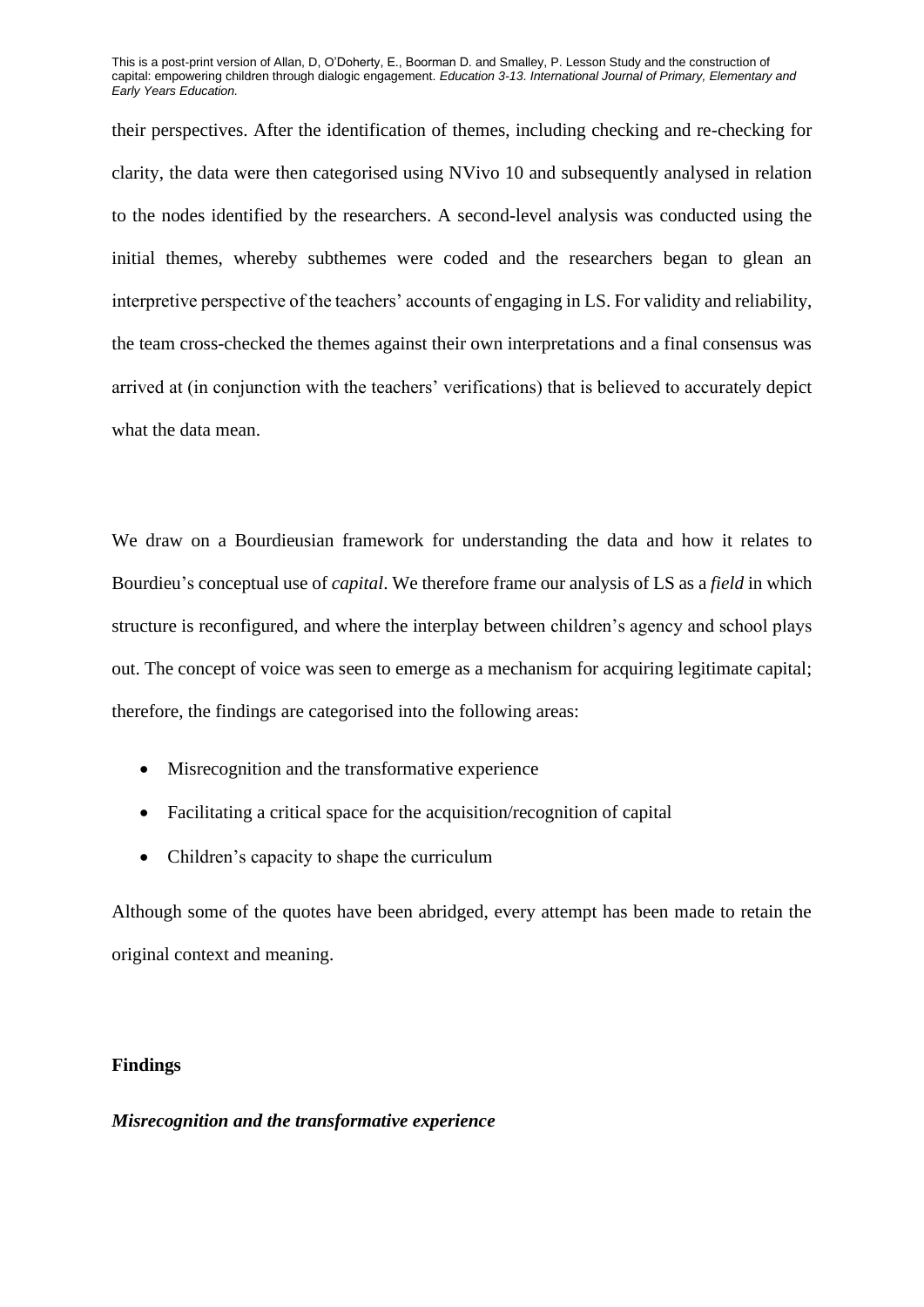According to the teachers, engaging in LS provided greater access to the children's learning; indeed, many felt that they understood the process more having listened to the them. Frank, for instance, suggests that the post-lesson discussion was particularly useful for gleaning an 'indepth insight into how children work, what they want, and what motivates them.' For others, the use of an intense and focussed observation of the children in a lesson, engaging with the activities, enabled them to concentrate on the minutiae in a way that was not possible for the delivering teacher:

One of the children in my class that was part of the study had real difficulty cutting things out. Because you are focussed on one child, or the other teachers were, then we picked that up really quickly. So, it's things like that I tend to notice now about children in the class (Jacqui).

[LS] gives us an opportunity to see how children react in different groups. I personally changed the grouping round in my classroom so I can see how different children work with other children. It's an opportunity that you don't ordinarily get in everyday lessons. I've seen how some children learn – some of the barriers to learning…Sometimes there's things you overlook…I'm able to see my classroom from a different perspective, which is good (Bill).

This 'zooming in' on children's learning, in conjunction with the teachers' intense collaborative working, was seen to be effective for identifying problematic situations:

You could just gain so much. You could see what the children weren't engaged in, when they would kind of clock off, and then you could see what activities they actually thought, oh no I'm gonna join in there with this one (Grace).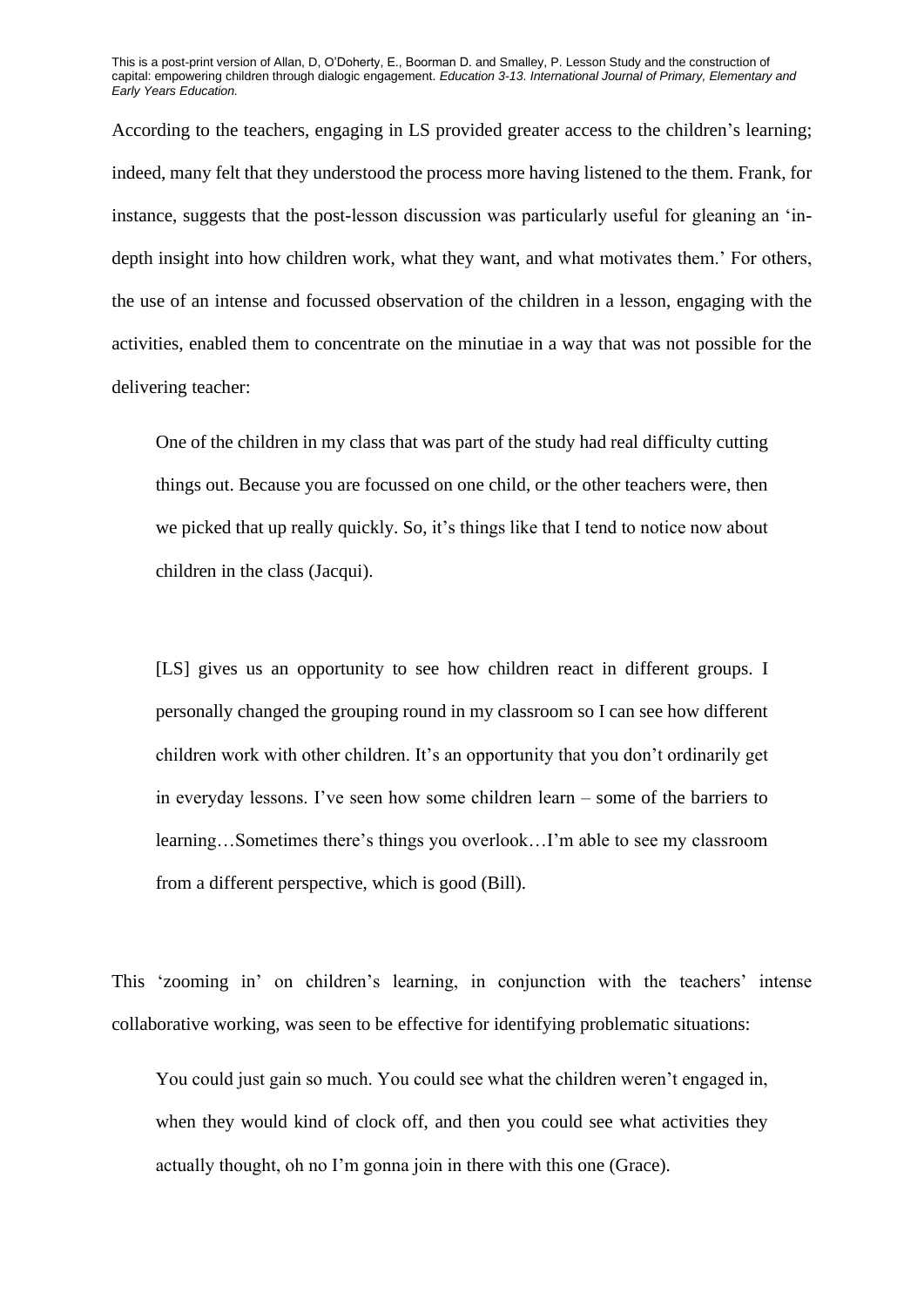A common perception, identified by several teachers, was that the children could be misunderstood and their actions could easily be misidentified:

We had lots of misconceptions about them (Harry).

As a result of engaging in LS, some teachers felt they could more accurately diagnose what was happening and who the children were:

I'm seeing them more as individual people than as just a group of learners (Isla).

Many seemingly disaffected children were instead happy and engaging, albeit functioning in their own way. As such, children's behaviour was reconceptualised and a typical situation would see a (previously identified) *disengaged child* redefined as *a thinking child*

And you could see the children you always thought maybe weren't listening 'cos they're kind of daydreaming. But then, when they got down to the work, you got a chance to say, oh well, they have been listening (Grace).

The impact of this was powerful for the teachers and enabled them to acknowledge any former misrecognition:

Oliver seems very disengaged a lot of the time but he's actually opened my eyes to how much he does listen to me (Connor).

Situations like these were successful in facilitating greater reflection on personal teaching strategies and impacted deeply on pedagogical knowledge in the sense that some teachers identified a mismatch between what they believed was happening in the classroom and what they saw when observing the lesson. The teachers then began to challenge their existing understanding and, as a result, reconceptualised children's behaviours: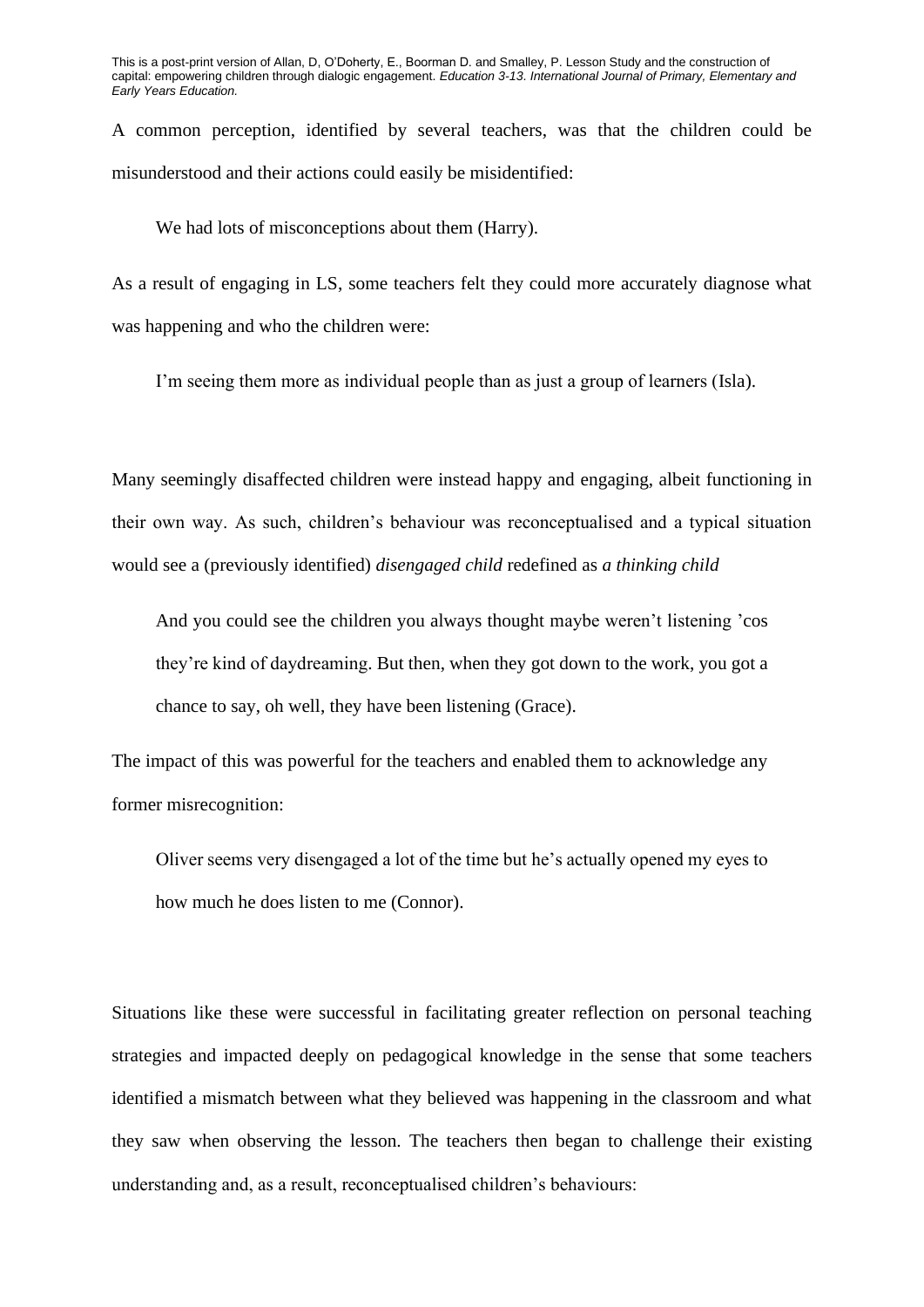In terms of this one particular boy, who I now have in my class…I see him in a completely different light. He has behaviour problems and people kind of expect him to behave in a certain way [but] when we watched him in that lesson you could actually see that he was really trying (Isla).

This situation was facilitated by LS because it enabled the teachers to challenge the constraints of a typical lesson, particularly where 'a lot of your focus is on what you are delivering and how you are engaging the children' (Jacqui). Teachers reported having more time to think and to analyse the lessons whilst observing, and many claimed they could empathise more with the children. Some even suggested they were able to partially adopt a child's perspective:

It's understanding that the children's perceptions might not be what you think they should be (Connor).

#### *Facilitating a critical space for the acquisition/recognition of capital*

The opportunity for children to express their opinions and to voice their concerns was somewhat of a by-product of the LS process:

I wouldn't say that we don't listen to the children. But I think that whole pupils' voice has become more key for me (Isla).

As such, it became a prime focus for the cycles, and this resulted in teachers realising that their teaching could be more effective:

The thing that I found most useful was the post-discussion and the planning together – that willingness to take risks to do something that you wouldn't normally do (Nancy).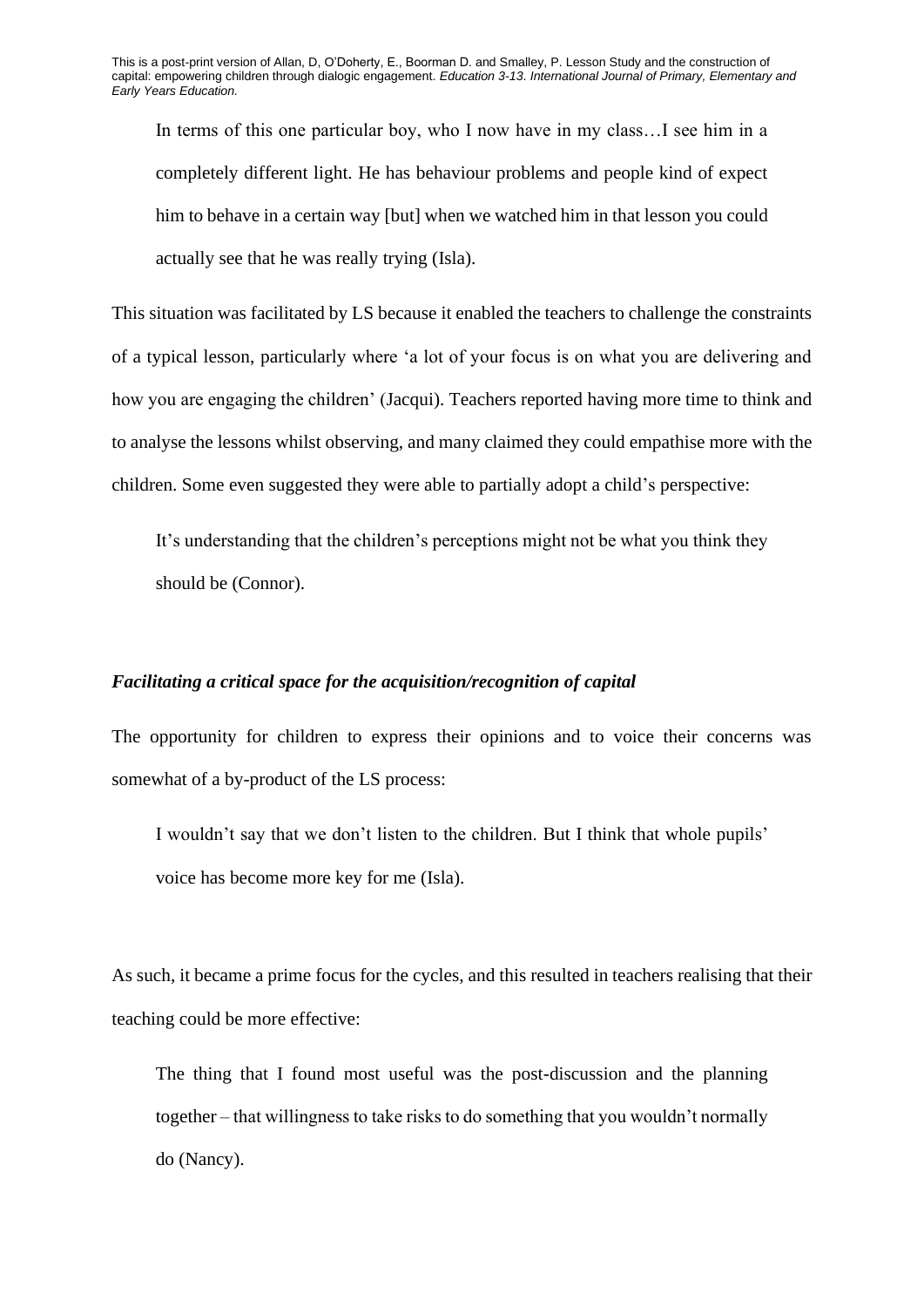In this way, the teachers became less risk-averse and thus the concept of children contributing to the curriculum was deemed less of a threat. Any previously perceived notions that teachers should yield to pressures of performativity – such as those where the sole responsibility for learning lay on what the teachers did – were mitigated:

It's really easy to think well we'll just do this because we need to get to this assessment. But sometimes it is nice to take time to ask the children what they want to do (Grace).

Whilst many talk of the critical space as a means of *giving* the children a voice, it is clear that what is intended is the opening up of a dialogic engagement between the teachers and the learners. Thus, we would conceptualise the perception of 'giving the children a voice' as providing a critical space for the children to contribute to the teaching and learning.

In order to achieve the above objective of recognising voice, attempts were made to ensure the space was a productive one:

It might have been a bit formal at first so we tried to loosen it up and we tried to put tea and biscuits out and we'd all have a chat and that (Harry).

Decisions such as these were arguably empowering as the children were viewed in the same way as the staff. The teachers' actions were therefore crucial in encouraging the children to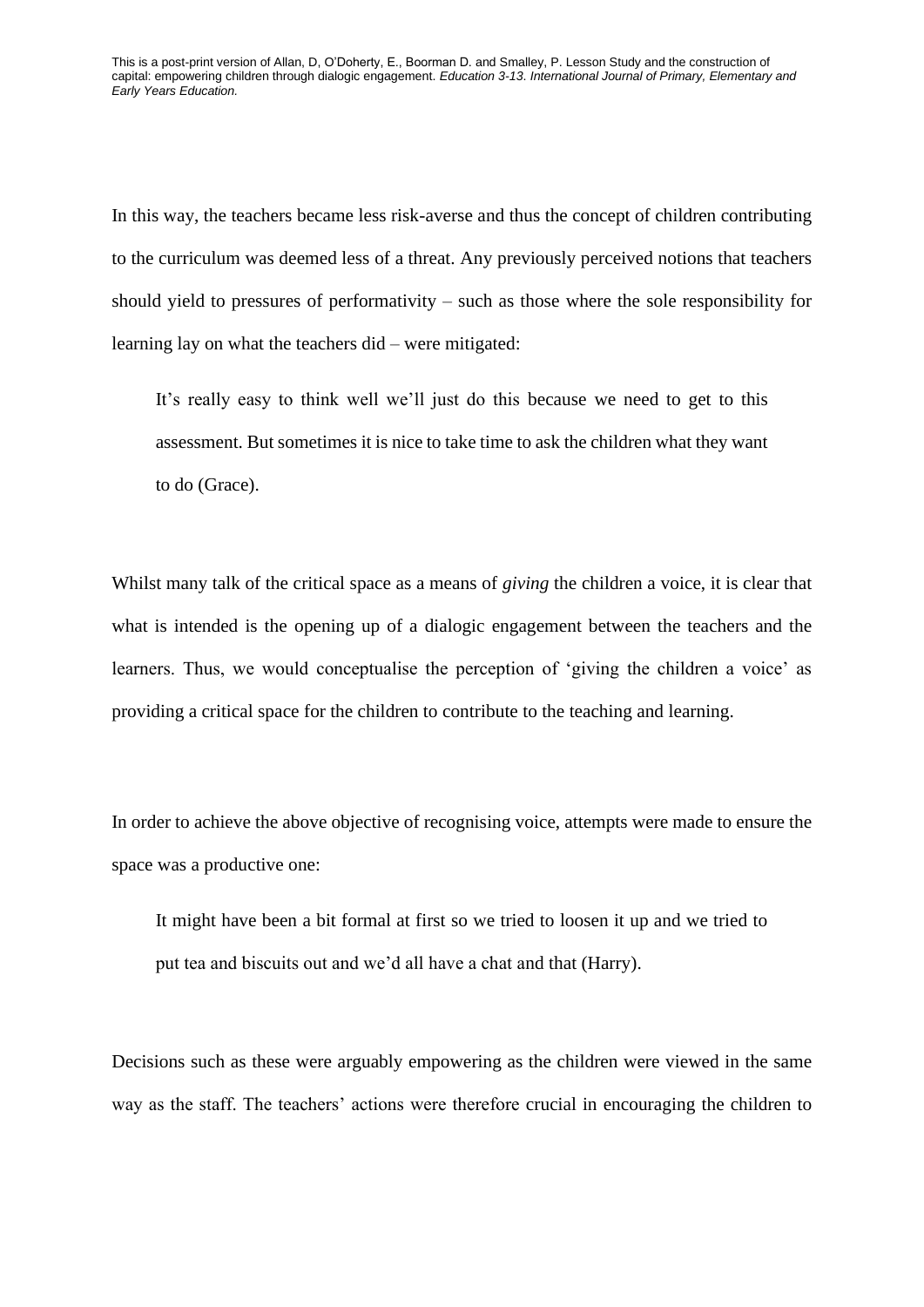respond in a thoughtful and accurate manner, particularly as they had previously been given stock responses:

Sometimes, answers we got were answers that they were trying to give you (Frank).

Before we began we thought they're just going to give teacher answers (Grace).

Sometimes we think the children maybe were telling us what they wanted us to hear (Harry).

Attempts were thus made to overcome this barrier:

We had to dig a bit deeper with them [and] this gave us the confidence to work this. And actually, they told us far more than we could possibly have imagined (Frank).

Ascertaining a voice that was more accurately representative, then, was a goal that many only achieved after undertaking a process of trust-building:

By the time we got to the third [post-lesson discussion], after the third lesson, they were a lot more vocal and were more keen to discuss it and share it, share their views. And I think it was because they felt more comfortable with it (Lisa).

This was believed to be particularly important as it was suggested that some of the children felt marginalised and unable to compete with their peers:

The underlying difficulty with the children that we chose was under confidence …and they didn't feel like they had a place or right to have a voice. It's quite interesting because there was a lot of overbearing children in their group (Mary).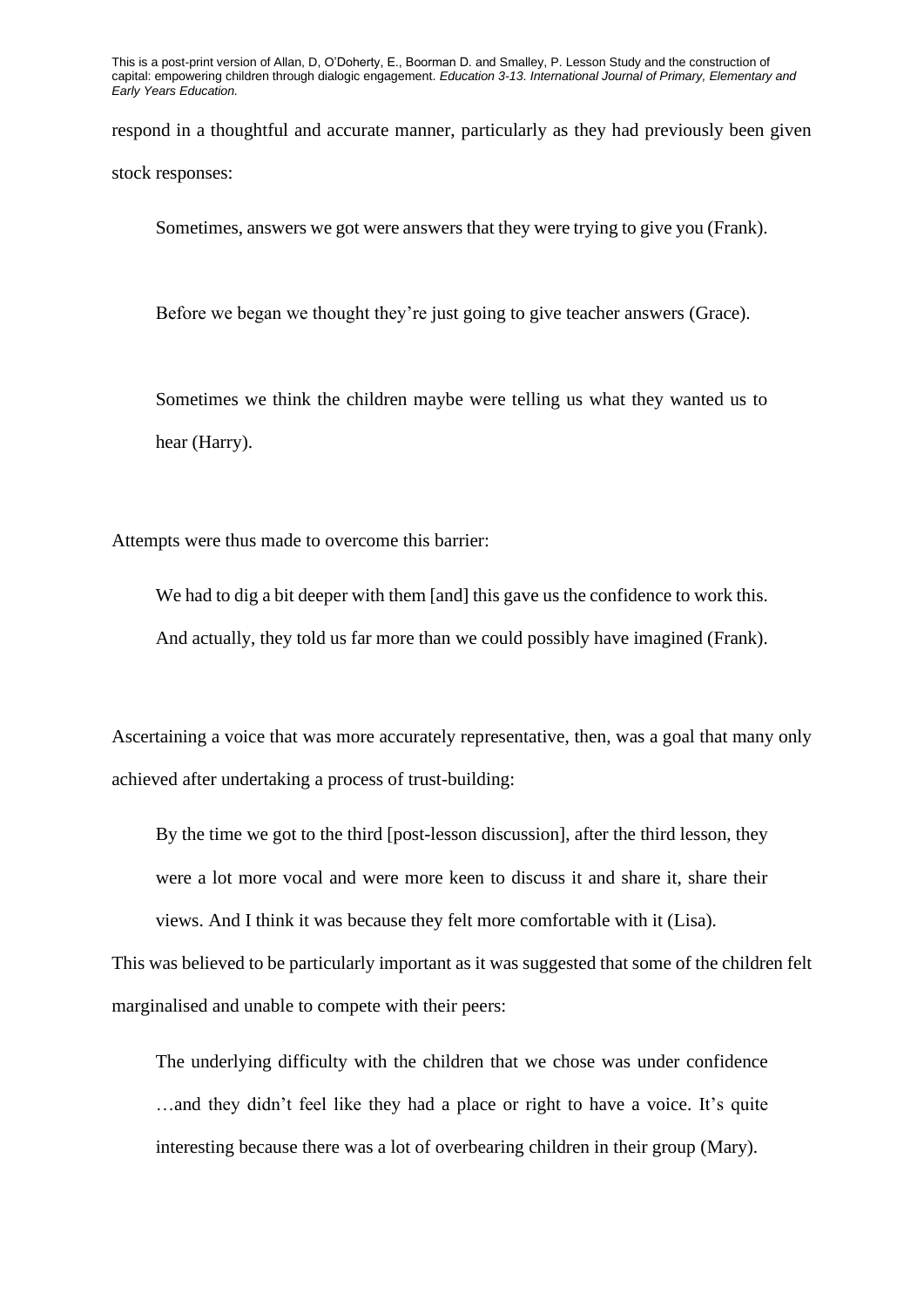The teachers thus reflected on the children's situations and this impacted on their pedagogical knowledge as they challenged their former beliefs on facilitating an inclusive environment. Where children were now seen to be at a disadvantage, teachers adopted strategies such as identifying them as potential case pupils so that they could observe them in a different capacity. In this way, the teachers could generate potential for constructing new knowledge. This also redressed the balance somewhat as it enabled children who were not normally vocal to contribute:

Each child had a role and the children that were under-confident we gave them the speaker's role and the confident ones we gave the note-taker's role to stop certain children overpowering (Mary).

LS could thus empower pupils appropriately, as this teacher demonstrates:

He's really quiet. We thought he'd be really good for Lesson Study. It seemed to empower him [even though] interviewing him now could have intimidated him – the fact that there were three adults asking him questions. But it didn't, it had the opposite effect. He liked having freedom to speak (Jacqui).

As a consequence of the children's newfound vocal space, in some situations the teachers commented on just 'how articulate…and how brutally honest they can be' (Frank).

# *Children's capacity to shape the curriculum*

The teachers felt that the post-lesson discussion was a generative force for encouraging agency, describing it as 'giving the children freedom to say things' (Ursula). In this way, the disempowering constraints of the school system are resisted and the children become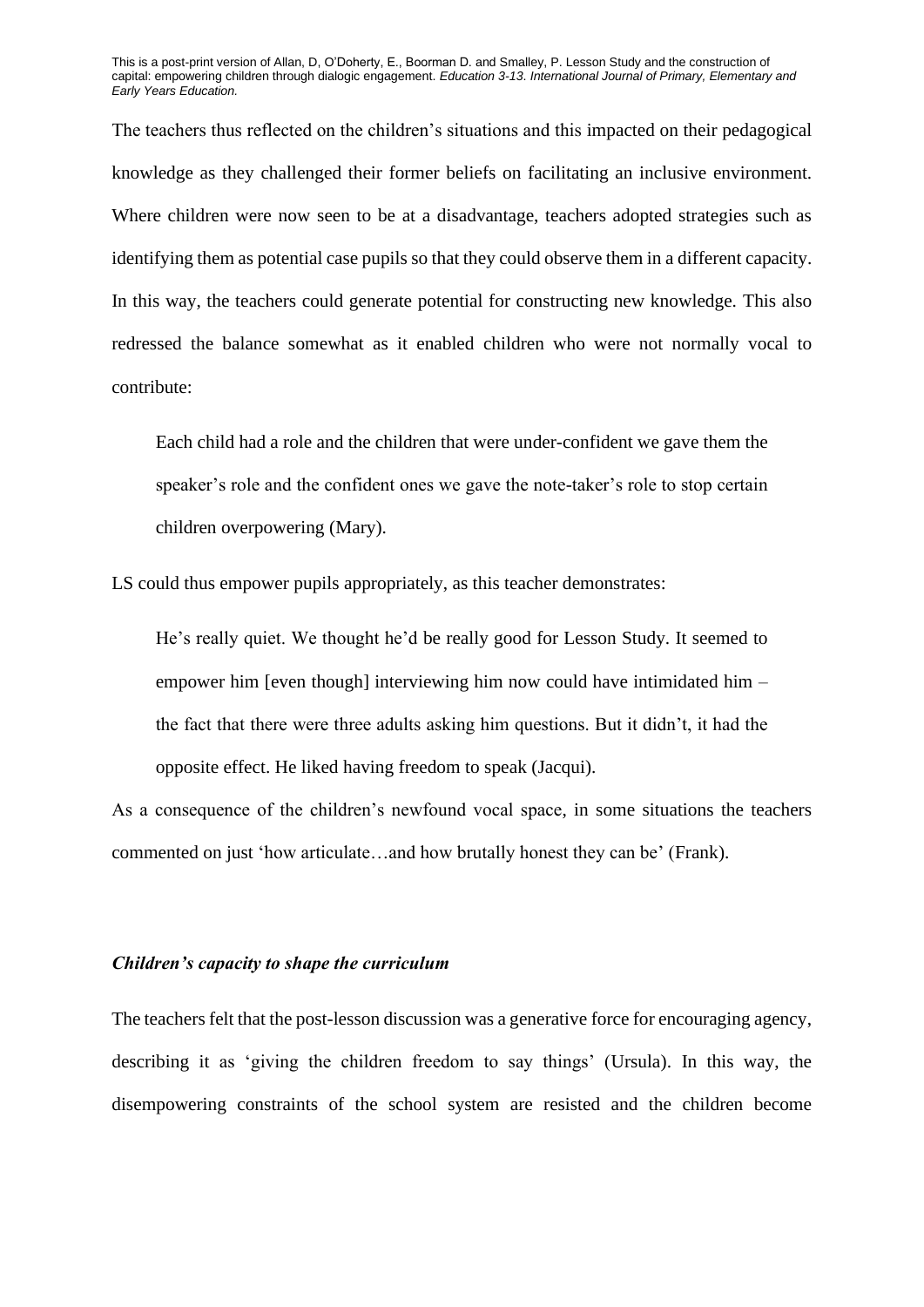empowered. The teachers found that the role of the case pupil enables the empowerment of particular children, such as those previously marginalised:

I chose a couple of children that seemed to go under the wire a lot (Ollie).

They just weren't engaging so we thought it'd be a good idea for us to try and get to know why (Kelly).

As a result of engaging in LS, the children are empowered, and the teachers begin to value their ideas and opinions, thus facilitating opportunities for the children to shape the curriculum:

…but really looking in detail at what they actually tell you, and using that to inform what you then plan in the future – that was a big thing for me (Isla).

They'd say what they liked and what they didn't like, and we'd go off and change it (Harry).

I think very often we assume quite a lot when we're planning our lessons. We think about what the children might need, but actually if you ask them they can give you a much bigger insight (Sue).

You probably ask them, 'How do you want to do something?' and they'll probably tell you. And it's probably a great idea, far better an idea than you previously thought (Frank).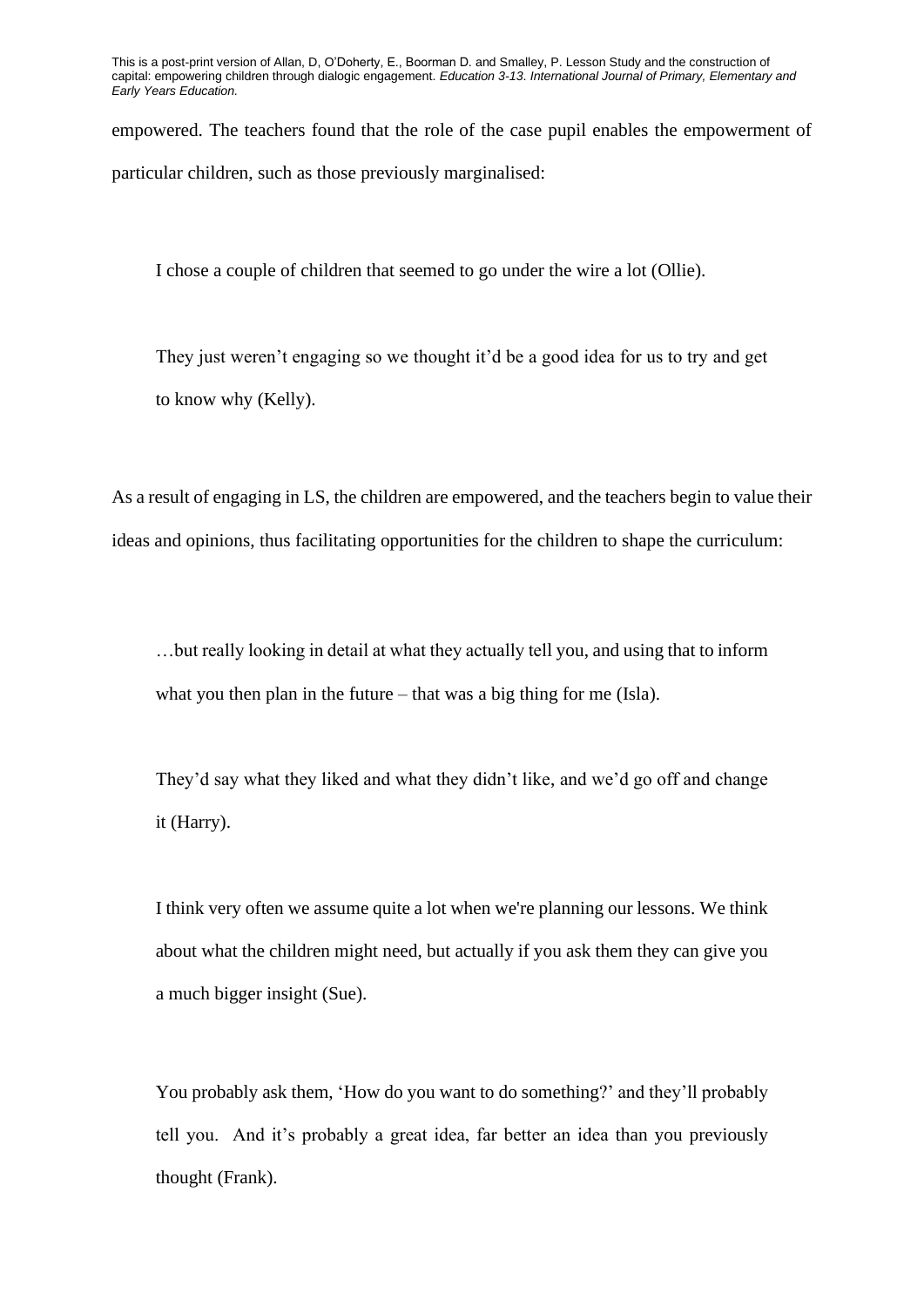…it's allowing us to be more focused on the children and what we've found is it's becoming more apparent in our general classroom practice that the things we're picking up from Lesson Study are being applied to the lesson (Ollie).

# **Discussion**

Many teachers are aware that the space for pupil voice is narrow, if not closed, and thus talk about 'giving' the children a voice (e.g. Connor/Isla). Whilst this may seem problematic, it illustrates that the teachers are challenging their pedagogical assumptions (Allan et al. 2018) and recognising that young people have agency and should be encouraged to draw on it (Reay and Wiliam 1999). This also presents opportunities for teachers to challenge the structural constraints of schools where 'the unacknowledged normality of the middle classes' (Reay 2006, 289) results in many non-privileged (often working-class) children not being at liberty to have an input in their learning, thus becoming passive recipients. Such children are often pathologized (Reay 2004).

Our study recognises that children possess the ability to raise relevant, interesting and thoughtprovoking concerns about their learning, and that this can impact strongly on teachers' pedagogical knowledge. Our argument is thus about facilitating the space for this to happen, as LS can do, and we suggest that in many situations this space is closed down, resulting in a metaphorical 'muting' of many voices and the loss of opportunity for teachers to construct relevant knowledge of their children. In particular, children of low socioeconomic status are likely to feel excluded from the teaching and learning process as they do not exhibit the necessary (institutionally legitimated) capital. Many even self-exclude due to these structural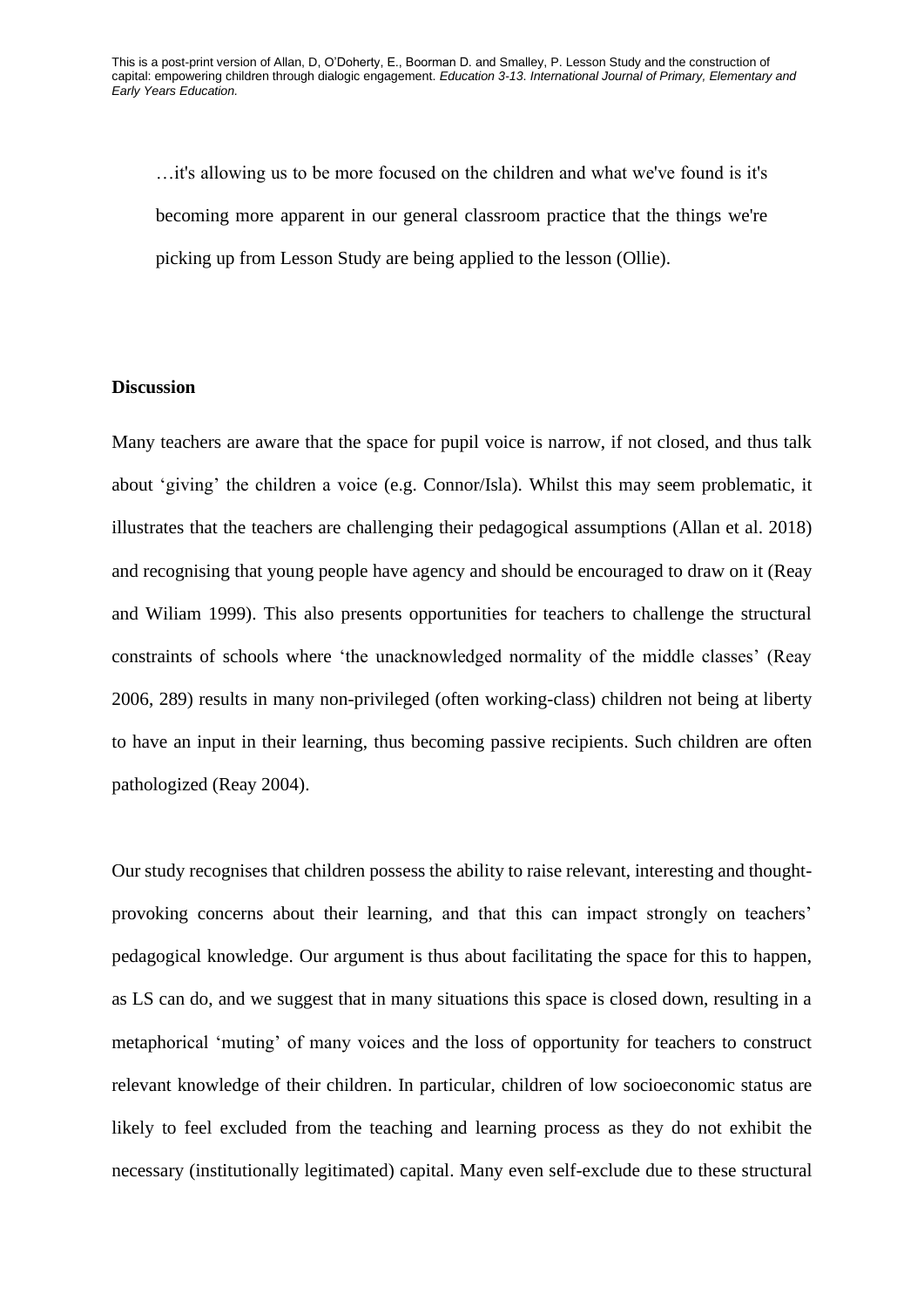constraints, resulting in a misalignment between their habitus and the field that they have bought into (Bourdieu 1984). As such, these children can feel that contributing to the curriculum is not a viable option for them (Bourdieu 1990). However, utilising them as case pupils can help to transform their outlook and to challenge their habitus.

#### *Empowerment*

In line with other studies, teachers found that through their use of LS they were able to improve relationships with colleagues and thus reduce their previously isolated teaching practices (Cajkler et al. 2015). The importance of this is that teachers can use these relationships to explore the nuances of teaching and learning, and to facilitate the empowerment of disaffected children and thus increase engagement (Allan 2015). Disaffection can set in where children are marginalised by a school's reproduction and (re)legitimation of cultural capital, and to address this, teachers can empower children to contribute to the curriculum, shaping teaching and informing decision-making (Hartas 2011). Through dialogic engagement, 'voice becomes a vehicle for validating unacknowledged capital' (Allan and Duckworth 2018, 2) and thus functions as an important mechanism for change, where children can 'articulate their views and see through appropriate changes' (Fielding 2004, 199). Through LS, then, children actively contribute to learning in the classroom and to teachers' pedagogical knowledge development as teachers improve their understanding of how the interplay of the teacher-child power dynamics can impact on children's engagement.

Children perceived as lacking capital can become disaffected, often exhibiting 'a defeatist attitude towards their power for representation and decision-making [and being] less confident that their input would stimulate any substantive changes at school' (Hartas 2011, 106). As such, ingrained beliefs and values can impact on positioning a child within a social group, even if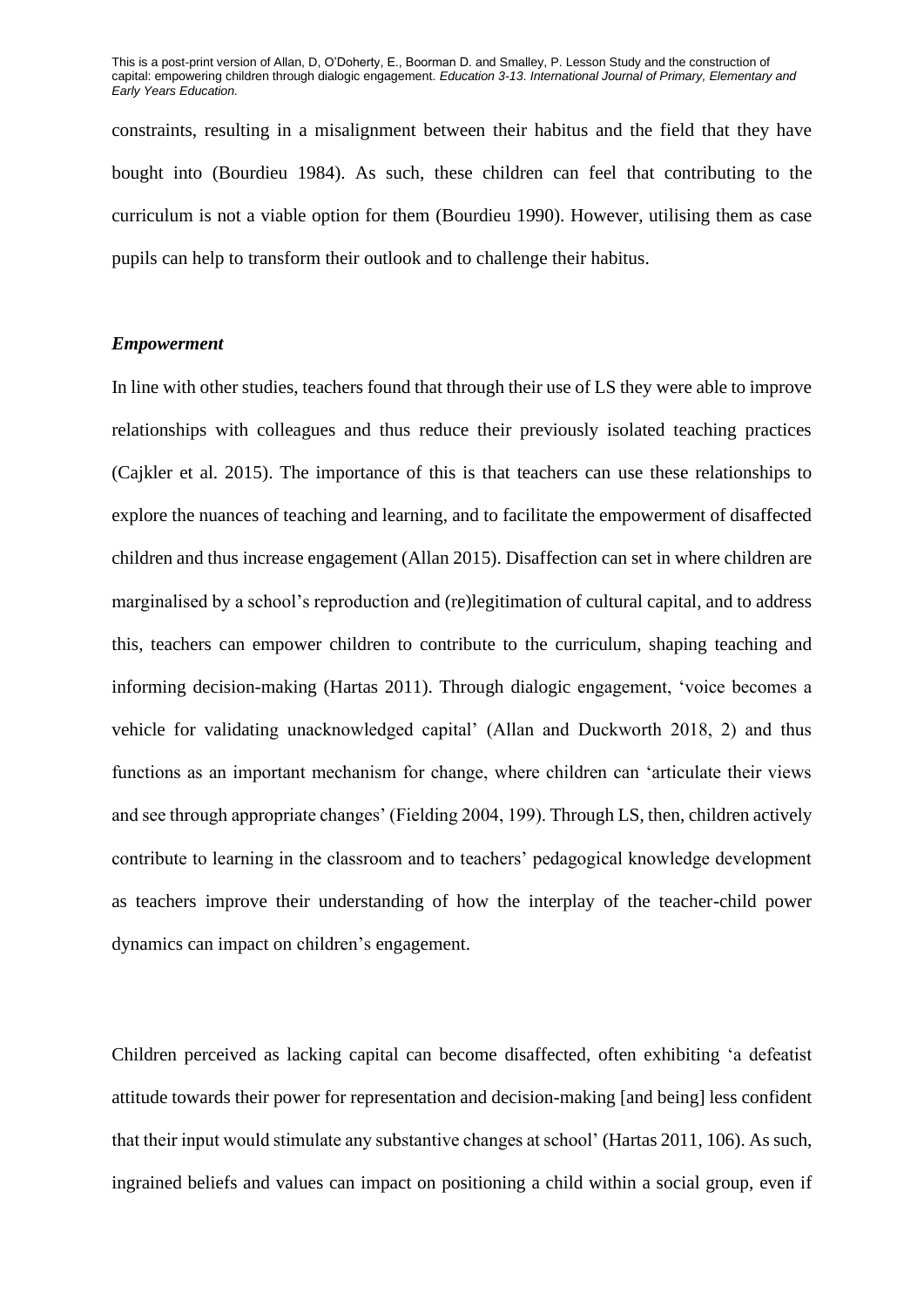such positioning conflicts with other people's perspectives of that child. There is, then, an initial job to be done in empowering such children and helping them to develop their selfesteem to a level where they feel that they can be included (Flutter & Rudduck 2004). Children falling below the normative bar set by middle-class subjectivities have a tendency to experience marginalisation and behave in a manner that reflects their habitus (Bourdieu 1990; Reay 2006). To counter this, the case pupils in this study were empowered and thus acquired the linguistic capital previously afforded to others, helping them to feel that rather than being pathologized by the school (Reay 2006) they were in fact valued by it. For teachers, LS provides a new space for the critical exploration of ideas, where intense observations of nuanced behaviours during lessons, combined with the teacher-child dialogic engagement of post-lesson discussions, develops pedagogical knowledge (Lewis 2009).

#### *Impact on pedagogy*

The impact of including marginalised children and acknowledging their voices impacts on teachers' pedagogical knowledge as it influences their thinking and shapes their practice. In many ways, teachers' perceptions of children and their learning are reliant on information gleaned from the classroom; namely, that which is not filtered out (Dudley 2013). However, concentrating on one or two children during an observation, and then exploring their learning further through dialogic engagement, can capture information that otherwise may have been unavailable (Dudley 2014). For teachers, the sheer volume of stimuli they are confronted with means it is inevitable that much of what is *not* taken on board will unfortunately be useful. Engaging in LS, then, facilitates opportunities for teachers to concentrate on the minutiae, and to challenge their conceptions of the process of children's learning.

Whilst LS cannot tell us how learning occurs, focused observations of children during a lesson,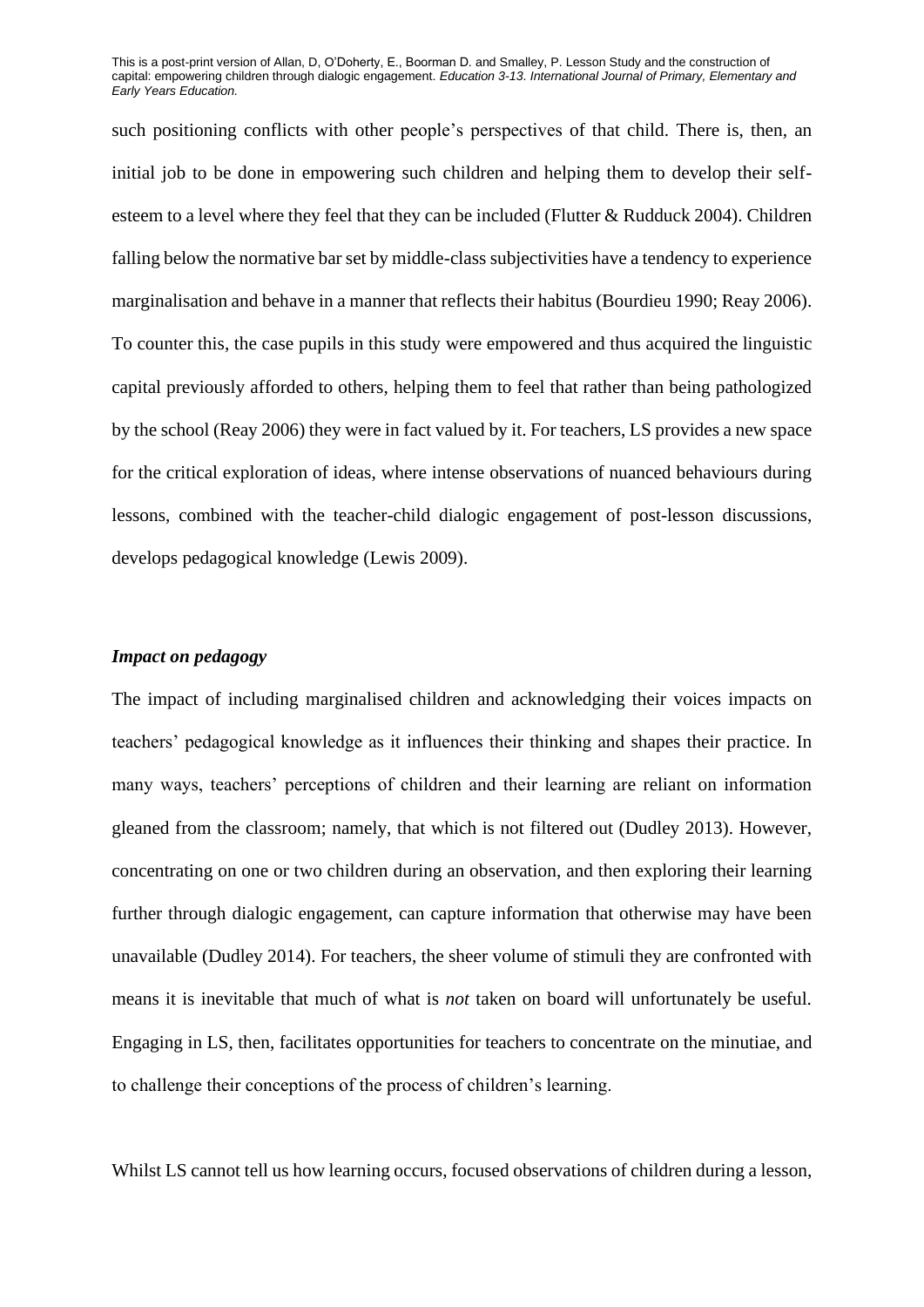combined with the creation of a space for teacher-child dialogic engagement, helps teachers to better understand children's behaviour (Lewis 2009), and enables a more accurate identification of capabilities and specific learning requirements (Dudley 2013; Halvorsen and Lund 2013; Ylonen and Norwich 2012). Pedagogical growth, however, is sometimes determined as a by-product of this, even though it is often a key part of the process (Lewis 2009). For the LS cycle, the collaboration functions as a new field in which cultural capital is identified and nurtured – and one in which aspects of the non-privileged habitus are recognised and validated.

In many ways, the interrelationship between the children and the teacher can be conceptualised as a two-way transference of capital, and each develops in ways that are personally meaningful. The children's input into the post-lesson discussion is concentrated and relevant to them but there is also a necessity for valorisation of their voice. The negotiated process, then, is essential for the production of a deeper level of understanding – one which steers children into having relevant and meaningful input into the curriculum, and one which subsequently proffers a valuable contribution to pedagogical knowledge. Each stakeholder in LS (e.g. teacher, case pupil) plays a role but as a single entity they fail to capitalise on the strength of collaborative working and its potential for synthesising contributions to form new knowledge.

# *Implications for school practice*

The teachers in this study have embraced the concept of pupil voice as a powerful tool for developing pedagogical knowledge (Hopkins 2014). They believe that observing the children in depth improved their knowledge of the role that a child plays in teaching and learning (O'Leary 2012), and this was reinforced with the teachers' interactions with the children in the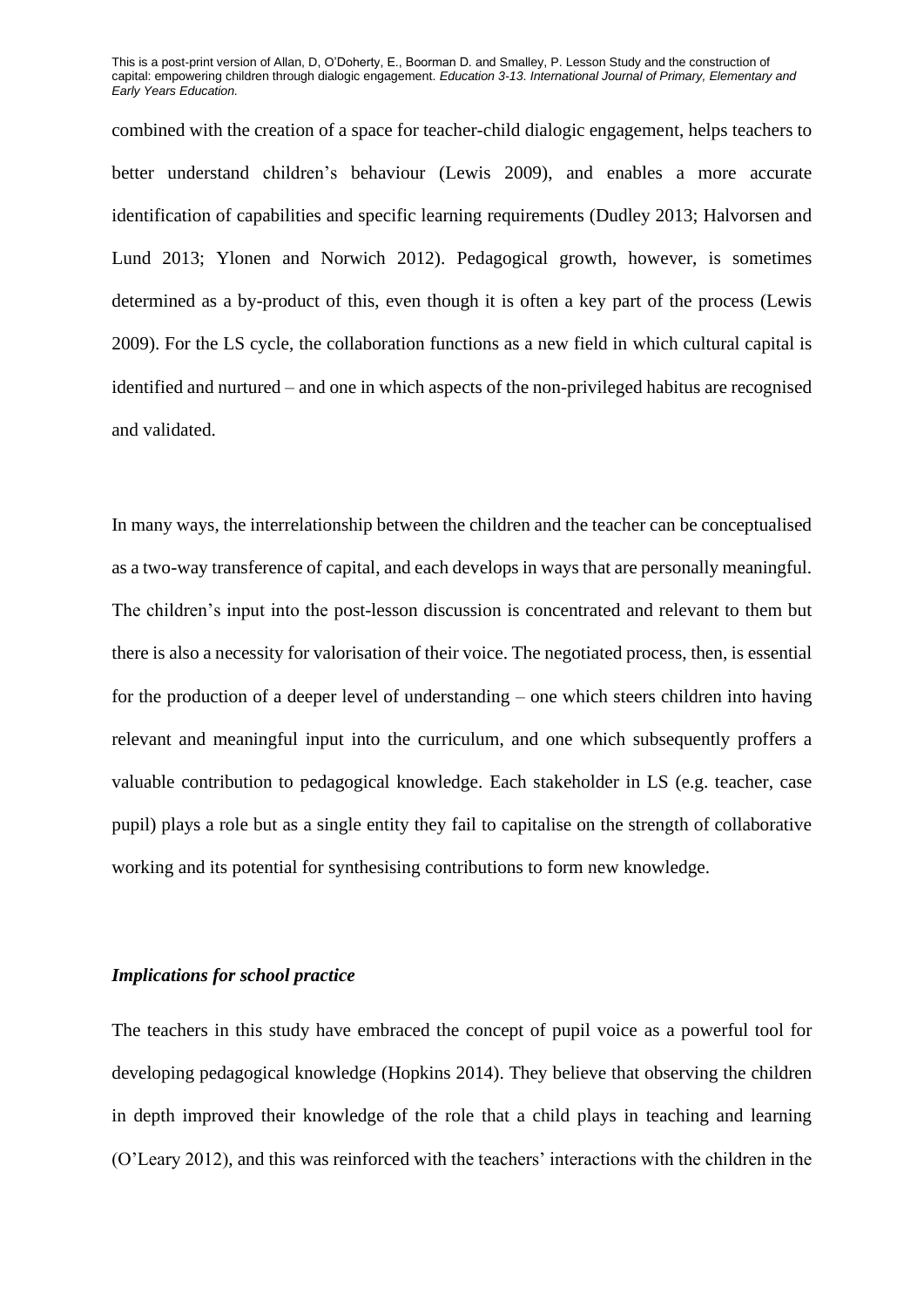post-lesson discussion. Teachers are thus actively seen to challenge their existing pedagogical assumptions, particularly around children's learning (Bjuland and Mosvold 2015):

As a school, we've learnt to allow children to talk more and for us to talk to children more. I think we've learnt a lot about how to structure lessons, tailor-made to children… Listening to children, what they want, how they want to learn, and what suits them best…Also, allowing children to talk to each other as well and listening to their ideas and their understanding. It is something you don't always get a chance [to do] as a teacher on a daily basis whereas this has allowed us to have a really indepth understanding into what children were doing, what they were thinking, what their perceptions were (Frank).

Frank argues that LS's meritocratic approach to teaching, along with his intense interaction with the children, has resulted in a greater understanding of the children's needs. In this way, LS facilitates opportunities for the acquisition of capital and thus the potential for social mobility (Burke 2016, 10) and raised status within the school. The strong and effective bonds formed through such relationships occur more where teachers initially identify a gulf in their understanding of the children, particularly where it is believed that this gulf can be addressed through greater interaction. This also resonates with experienced teachers who see LS as 'a real eye-opener' (Isla) that generates knowledge in ways that were previously unavailable in the school.

Many of the teachers in this this study utilised the opportunity that LS affords to reconfigure the process of disempowerment that impacts on children with a perceived lack of capital, even in schools that purport to be child-focused. Operating on a meso level, schools are subject to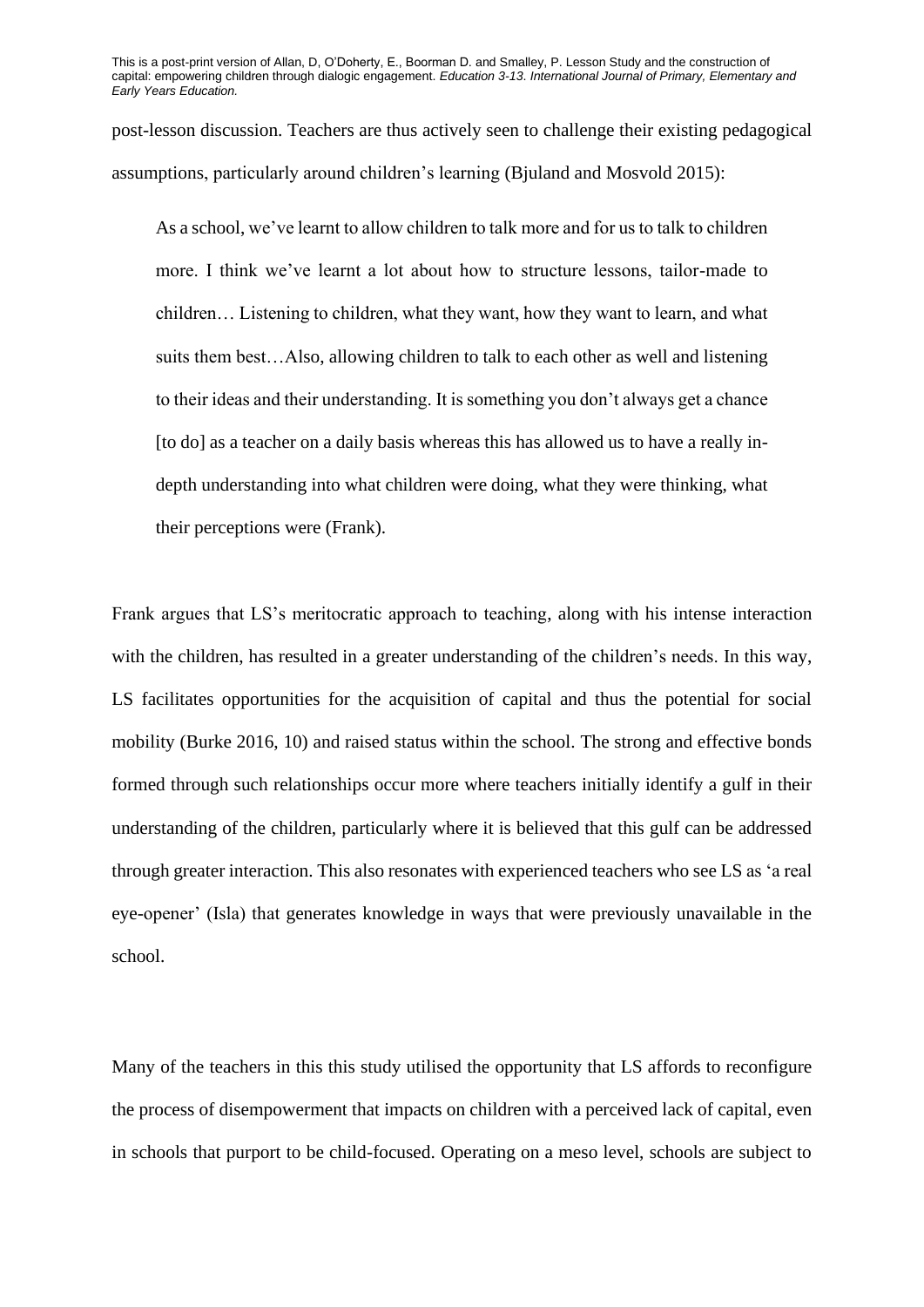macro-level pressures of performativity that government policy dictates (Ball 2013) and involving children in teaching and learning may be considered somewhat of an indulgence. Our findings show, however, that in the micro level – where teachers implement policy according to the contextual needs of the school and their own professional values – LS can offer a grassroots-approach to challenging inequalities. Previously marginalised children will continue to be marginalised whilst their lack of capital constrains them, and this more often than not generates disaffection that leads to disengagement (Allan and Duckworth 2018). However, dialogic engagement facilitates the construction of capital within the system through the provision of a space where children can critically explore the curriculum and make valuable contributions. Moreover, LS aids the recognition of the previously marginalised children's values and thus identifies their existing capital as legitimate. These strategies thus contribute to the redistribution of legitimate capital as they empower children who for many years may have been unheard and undervalued.

# **Conclusion**

Unlike in Japan, LS in England is not 'woven into the fabric of teachers' typical work schedules' (Lewis et al. 2013, 617) and it can be both time-consuming and costly. However, it is an effective tool for teachers to develop their pedagogical knowledge (Cerbin and Kopp 2006) as it can transform relationships, develop deep insights into children's learning, and facilitate opportunities for non-privileged children to contribute to teaching. Acting as a form of sociocultural currency, the acquisition of capital empowers children to a position whereby they can use their voice to exchange ideas and knowledge in return for status (Harker et al. 1990). This is a critical element of teaching and learning in that teachers can save time by stimulating children in a way that engages them to achieve (Kraft and Papy 2014). However,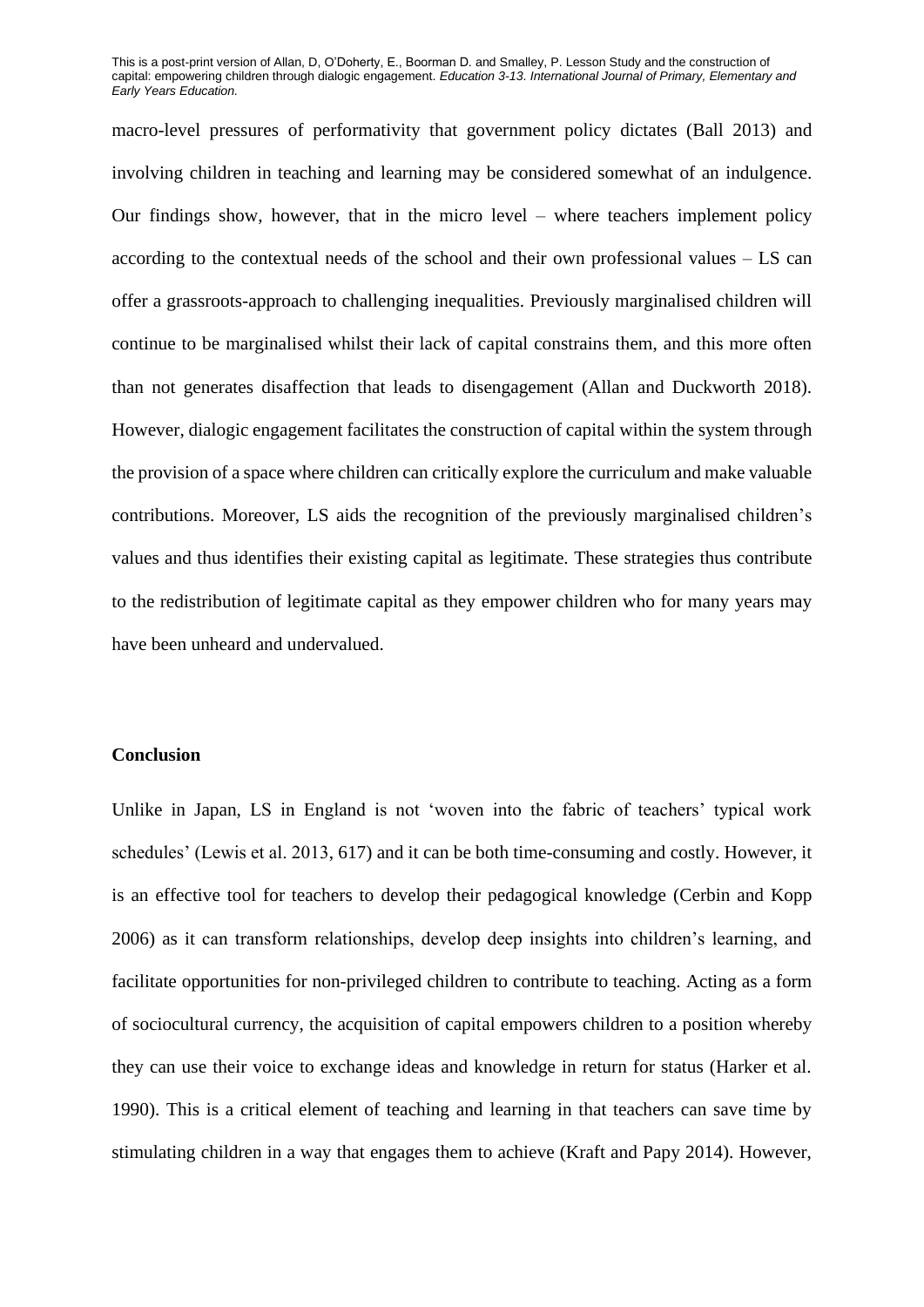whilst listening to children is a valuable and important strategy, such voices need to be valorised in order to fully shape pedagogical knowledge. It is, therefore, the synthesis of teacher-child experiences that generates knowledge that is relevant and functional.

While more research is needed to fully explore the implications of using LS, it does appear that it is more than just a useful strategy, with the benefits – greater collegiality, deeper understanding of children's needs, the embedment of research theory into everyday teaching activities (Ylonen and Norwich 2012), and the opportunity to raise the status for those previously used to lesser privileges – far outweighing the financial obstacle of three teachers working on one class/lesson on three occasions over an academic year. To build on this, further research that explores voice from the children's perspectives would arguably be a key strategy. This study captures the importance of pupil voice in relation to children's empowerment and thus makes a valuable contribution to our understanding of the production and reproduction of capital in the classroom.

#### **References**

Allan, D. 2014. "Dealing with Disaffection: The Influence of Work-Based Learning on 14–16- Year-Old Students' Attitudes to School." *Empirical Research in Vocational Education and Training* 6 (10): 1–18. doi:org/10.1186/s40461-014-0010-4.

Allan, D. 2015. "Mediated Disaffection and Reconfigured Subjectivities: The Impact of a Vocational Learning Environment on the Re-Engagement of 14–16-Year-Olds." *International Journal on School Disaffection* 11 (2): 45–65.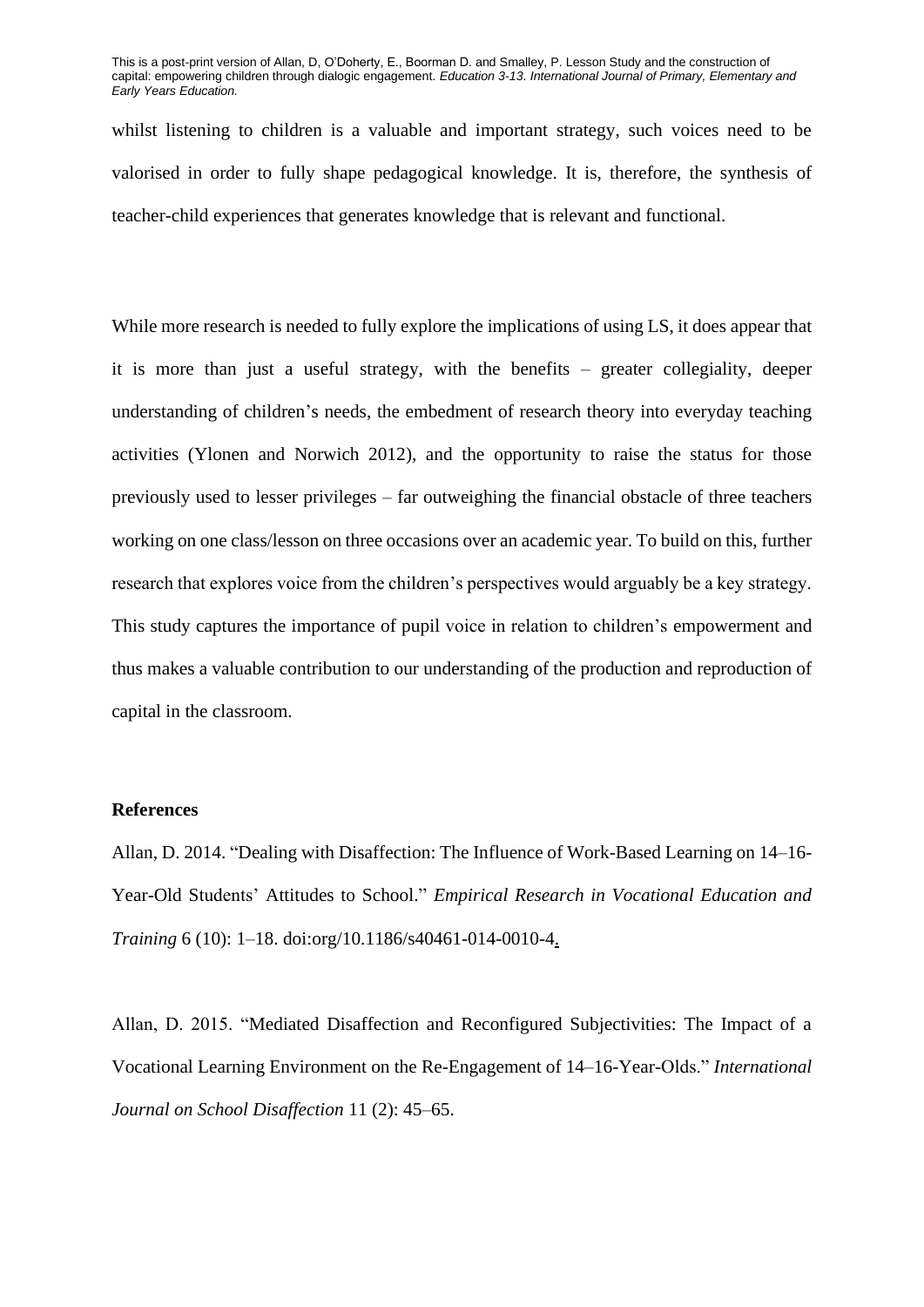Allan, D., Boorman, D., O'Doherty, E. and Smalley, P. 2018. "Lesson Study." In *Becoming a research-informed school: Why? What? How?* edited by T. Cain. London: Routledge.

Allan, D. and Duckworth, V. 2018. "Voices of Disaffection: Disengaged and Disruptive Youths or Agents of Change and Self-Empowerment?" *British Journal of Special Education* 45 (1): 43–60.

Apple, M.W. 1982. *Education and Power*. London: Routledge.

Atkinson, W. 2020. *Bourdieu and After: A Guide to Relational Phenomenology.* London: Routledge.

Ball, S. 2013. *The Education Debate* 2<sup>nd</sup> ed. Bristol: Policy Press.

Bjuland, R. and Mosvold, R. 2015. "Lesson Study in Teacher Education: Learning from a Challenging Case." *Teaching and Teacher Education* 52: 83–90.

Bourdieu, P. 1989. "Social Space and Symbolic Power." *Sociological Theory* 7 (1): 14–25.

Bourdieu, P. 1990. *In Other Words: Essays Towards a Reflexive Sociology*. Cambridge: Polity Press.

Bourdieu, P. 1977. *Outline of a Theory of Practice*. Translated by R. Nice. Cambridge: Cambridge University Press.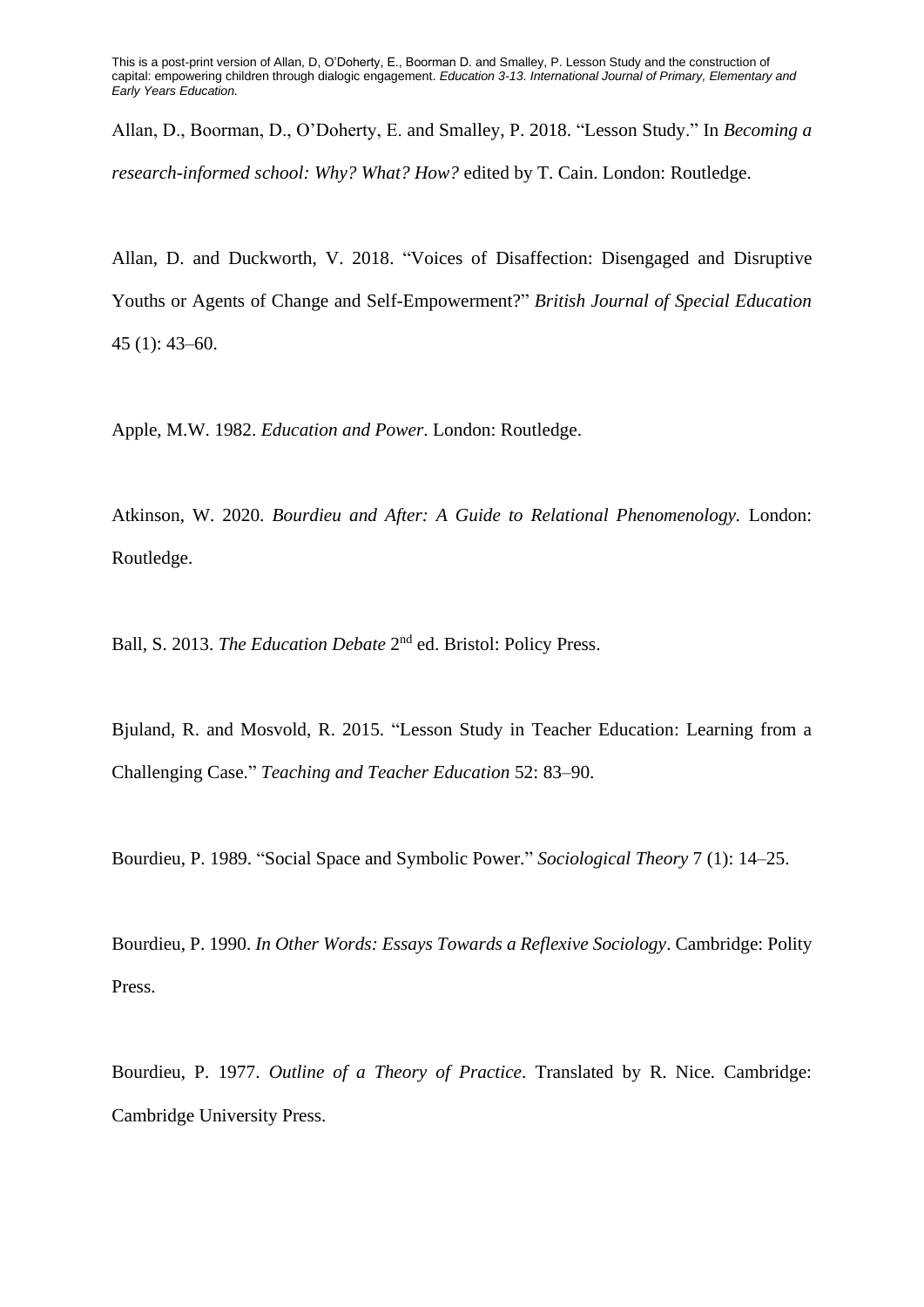Bourdieu P. 1984. *Distinction: A social Critique of the Judgement of Taste*. Cambridge, MA: Harvard University Press.

Burke, C. 2016. "Bourdieu's Theory of Practice: Maintaining the Role of Capital." In *Bourdieu: The Next Generation* edited by J. Thatcher, N. Ingram, C. Burke and J. Abrahams. London: Routledge.

Burke, C., Thatcher, J., Ingram, N. and Abrahams, J. 2016. "Introduction: The Development of Bourdieu's Intellectual Heritage in UK Sociology." In *Bourdieu: The Next Generation* edited by J. Thatcher, N. Ingram, C. Burke and J. Abrahams. London: Routledge.

Cajkler, W., Wood, P., Norton, J., Pedder, D. and Xu, H. 2015. "Teacher Perspectives about Lesson Study in Secondary School Departments: A Collaborative Vehicle for Professional Learning and Practice Development." *Research Papers in Education* 30 (2): 192–213.

Cerbin, W. and Kopp, B. 2006. "Lesson Study as a Model for Building Pedagogical Knowledge and Improving Teaching." *International Journal of Teaching and Learning in Higher Education* 18 (3): 250–257.

Dotger, S. 2011. "Exploring and Developing Graduate Teaching Assistants' Pedagogies via Lesson Study." *Teaching in Higher Education* 16 (2): 157–169.

Dudley, P. 2014. *Lesson Study: A Handbook*. Lesson Study UK.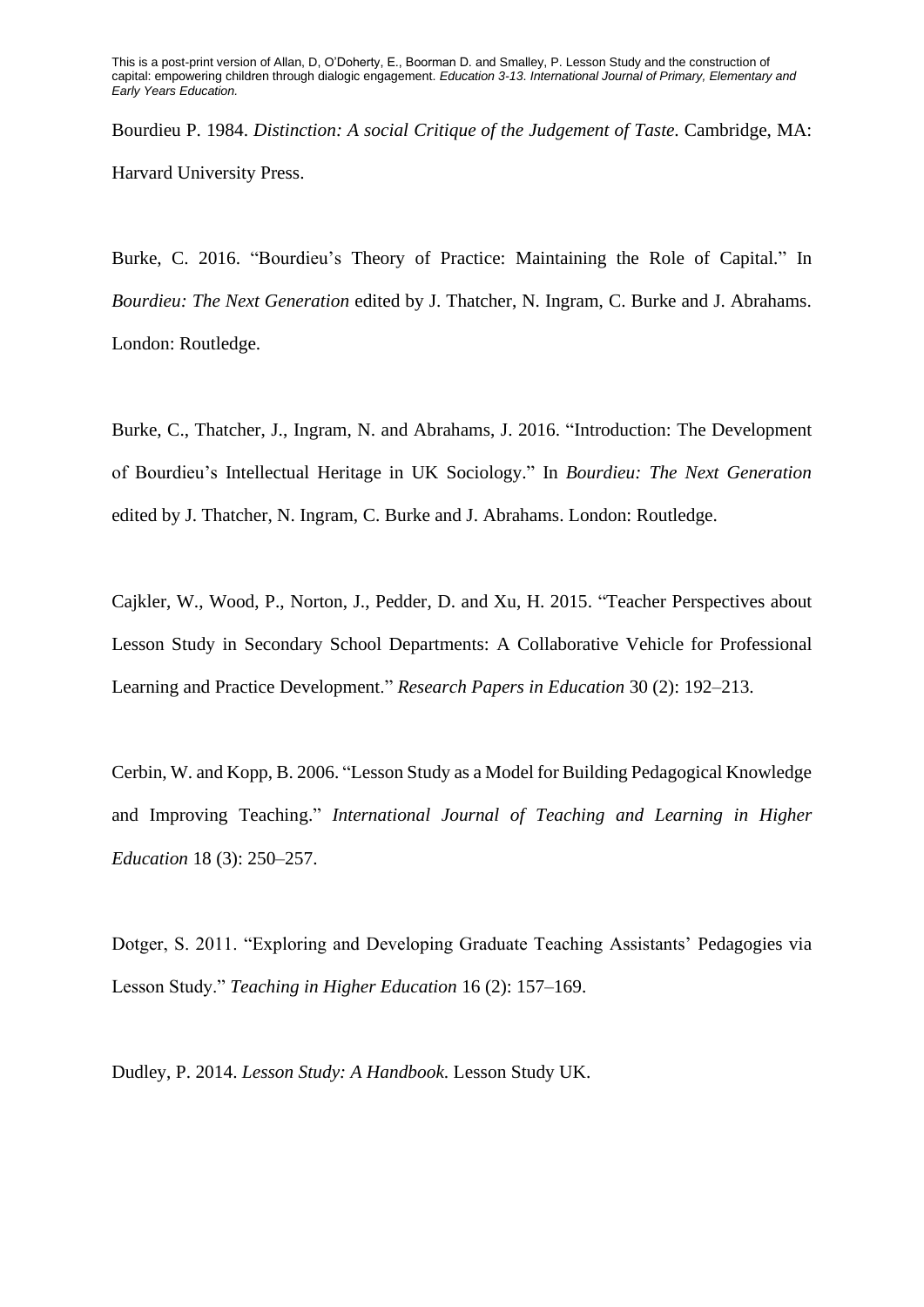Dudley, P. 2012. "Lesson Study development in England: From school networks to national policy." *International Journal for Lesson and Learning Studies* 1 (1): 85–100.

Dudley, P. 2013. "Teacher Learning in Lesson Study: What Interaction-Level Discourse Analysis Revealed about How Teachers Utilised Imagination, Tacit Knowledge of Teaching and Fresh Evidence of Pupils Learning, to Develop Practice Knowledge and so Enhance their Pupils' Learning." *Teaching and Teacher Education* 34: 107–121.

Engestrom, Y. 1987. *Learning by Expanding: An Activity-Theoretical Approach to Developmental Research.* Helsinki: Orienta-Konsultit.

Fernandez, C., and Yoshida M. 2004. *Lesson Study: A Japanese Approach to Improving Mathematics Teaching and Learning*. Mahwah, NJ: Lawrence Erlbaum.

Fielding, M. 2004. "Transformative Approaches to Student Voice: Theoretical Underpinnings, Recalcitrant Realities." *British Educational Research Journal* 30 (2): 295–311.

Flutter, J. and Rudduck, J. 2004. *Consulting Pupils: What's in it for Schools?* Abingdon: Routledge.

Guerriero, S. (ed) 2017. *Pedagogical Knowledge and the Changing Nature of the Teaching Profession*. Paris: OECD.

Halvorsen, A.L., and Lund, A.K. 2013. "Lesson Study and History Education." *Social Studies* 104: 123-129.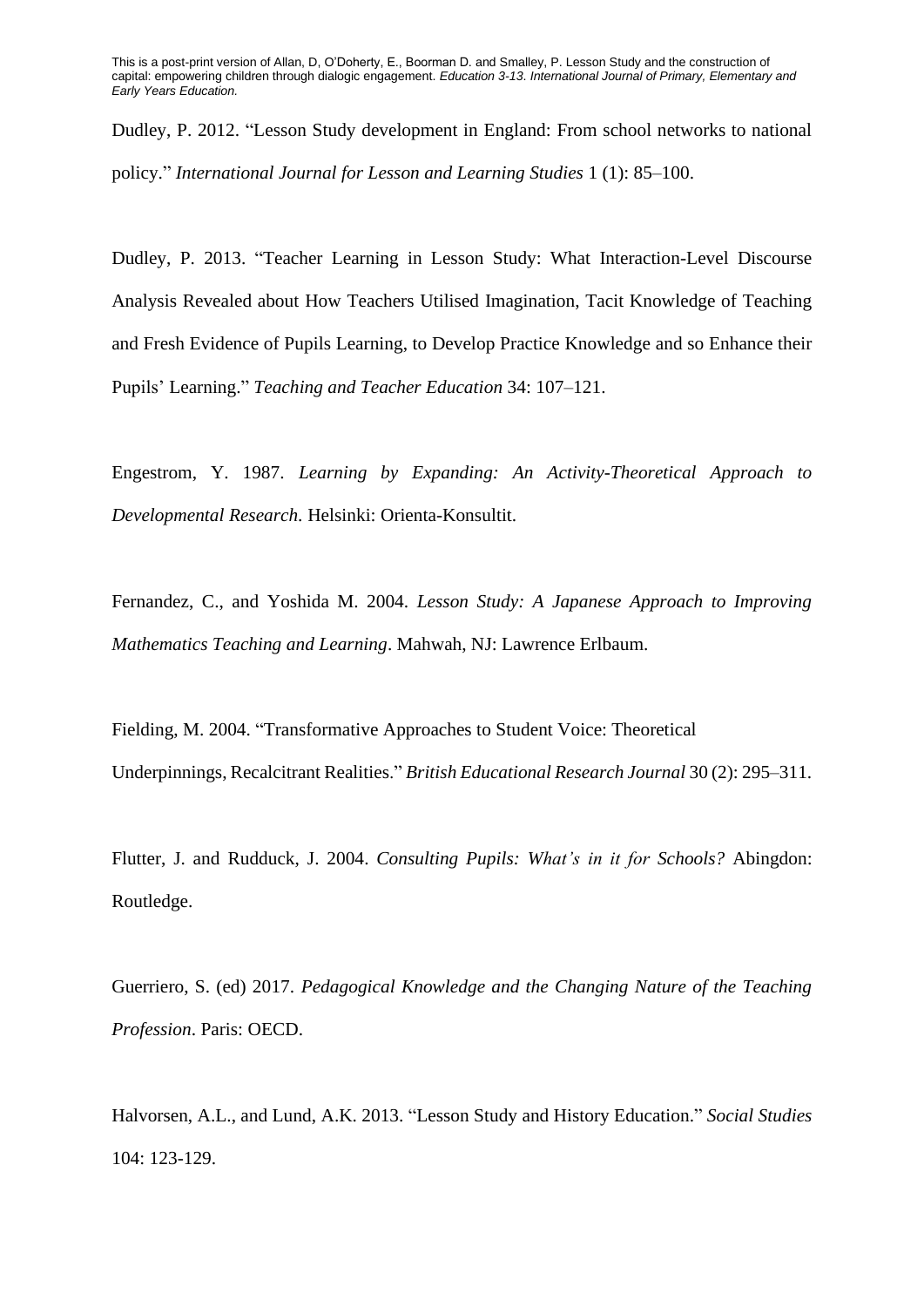Harker, R., Mahar, C. and Wilkes, C. 1990. *An Introduction to the Work of Bourdieu*. London: Macmillan.

Hartas, D. 2011. "Young People's Participation: Is Disaffection Another Way of Having a Voice?" *Educational Psychology in Practice* 27 (2): 103–115.

Hiebert, J., Gallimore, R. and Stigler, J.W. 2002. "A Knowledge Base for the Teaching Profession: What Would it Look Like and How Can We Get One?" *Educational Researcher*  31(5): 3–15.

Hopkins, E.A. 2014. "Supporting Pre-Service Teachers to Enhance the Effectiveness of their Classroom Practice through Engaging with the "Voice" of their Pupils." *Teacher Development* 18(1): 15–28.

Kraft, M.A. and Papy, J.P. 2014. "Can Professional Environments in Schools Promote Teacher Development? Explaining Heterogeneity in Returns to Teaching Experience." *Educational Evaluation and Policy Analysis* 36 (4): 476–500 doi:10.3102/0162373713519496.

Lawrence, C.A. and W.H. Chong. 2010. "Teacher Collaborative Learning through the Lesson Study: Identifying Pathways for Instructional Success in a Singapore High School." *Asia Pacific Educational Review* 11 (4): 565–572.

Lewis, C. 2009. "What is the Nature of Knowledge Development in Lesson Study?" *Educational Action Research* 17 (1): 95–110. doi:10.1080/09650790802667477.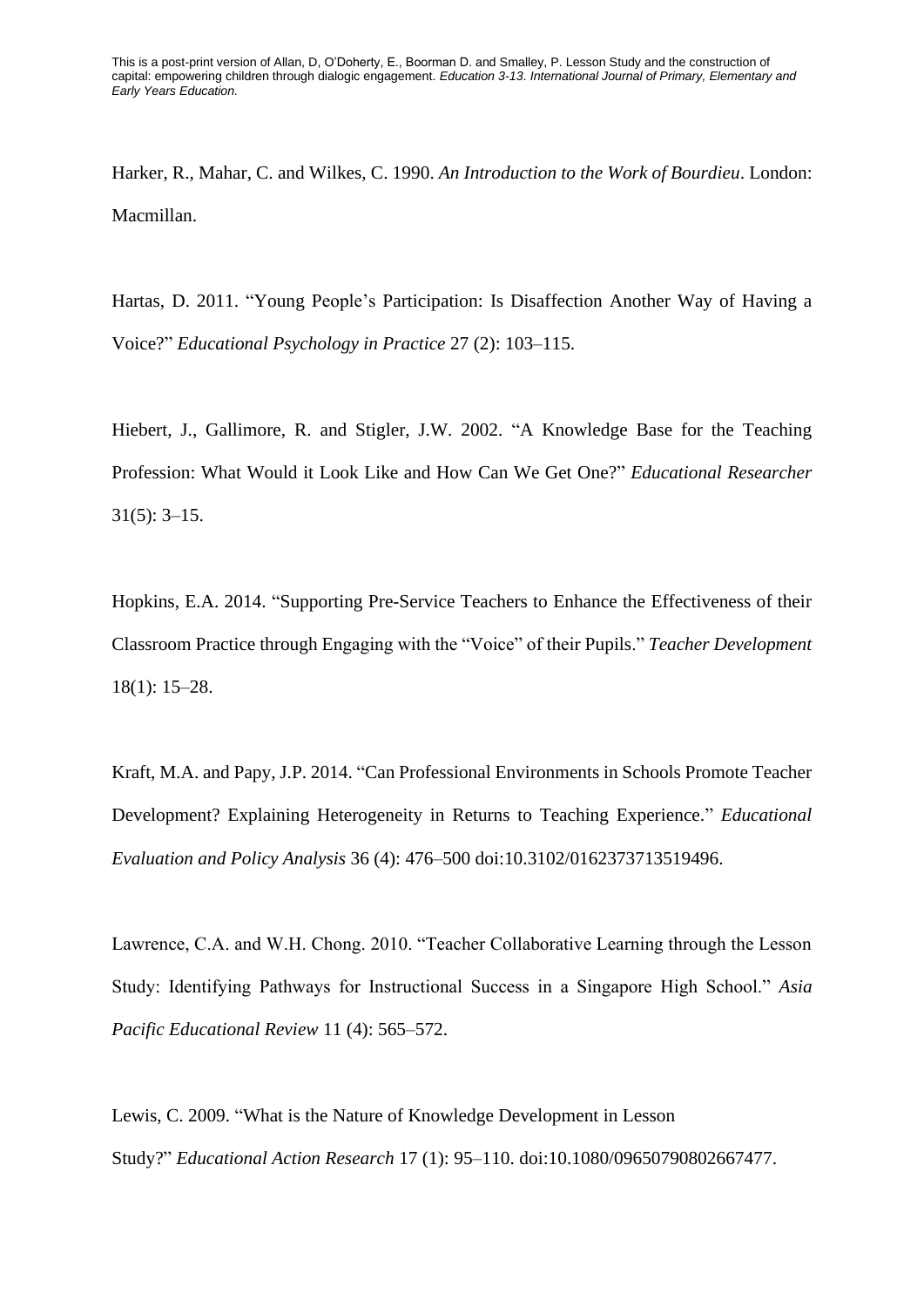Lewis, C. 2002. "Does Lesson Study have a Future in the United States?" *Nagoya Journal of Education and Human Development* 1 (1): 1–25.

Lewis, J.M., Fischman, D. Riggs, I. and Wasserman, K. 2013. "Teacher Learning in Lesson Study." *The Mathematics Enthusiast* 10 (3): 583–620.

Lewis, C., and Tsuchida. I. 1999. "A Lesson is Like a Swiftly Flowing River: Research Lessons and the Improvement of Japanese Education." *Improving Schools* 2 (1): 48–56.

Lewis, C.C., Perry, R. and Murata, A. 2006. "How Should Research Contribute to Instructional Improvement? The Case of Lesson Study." *Educational Researcher* 35 (3): 3–14.

O'Leary, M. 2012. "Exploring the Role of Lesson Observation in the English Education System: A Review of Methods, Models and Meanings." *Professional Development in Education* 38 (5): 791–810.

Opfer, V.D. and Pedder, D. 2011. "Conceptualizing Teacher Learning." *Review of Educational Research* 81 (3): 376–407.

Reay, D. 2001. "Finding or Losing Yourself?: Working-Class Relationships to Education." *Journal of Education Policy* 16 (4): 333–346.

Reay, D. 2004. "'It's all Becoming a Bit Habitus': Beyond the Habitual Use of Habitus in Educational Research." *British Journal of Sociology of Education* 25 (4): 431–444.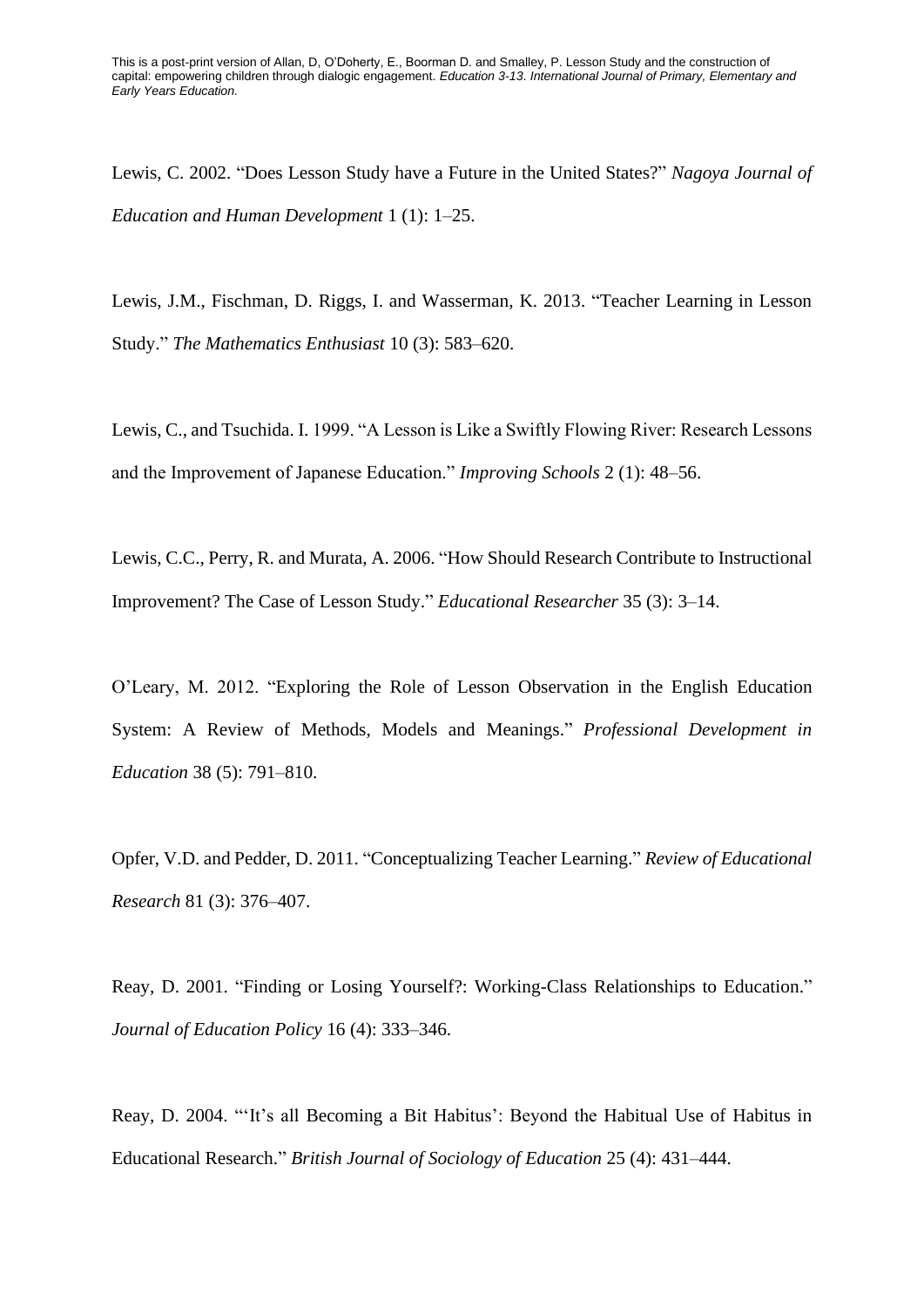Reay, D. and Wiliam, D. 1999. "'I'll be a Nothing': Structure, Agency and the Construction of Identity through Assessment." *British Educational Research Journal*, 25 (3), 343–354.

Reay, D. 2006. "The Zombie Stalking English Schools: Social Class and Educational Inequality." *British Journal of Educational Studie*s 54 (3): 288–307.

Rouvali, A. and Riga, V. 2019. "Redefining the Importance of Children's Voices in Personal Social Emotional Development Curriculum Using the Mosaic Approach." Education 3-13 47 (8): 998–1013. doi:10.1080/03004279.2018.1553990.

Shaw, P.A. 2019. "Engaging with Young Children's Voices: Implications for Practitioners' Pedagogical Practice." *Education 3-13* 47 (7), 806–818. doi:10.1080/03004279.2019.1622496.

Stigler, J.W. and Hiebert, J. 1999. *The Teaching Gap: Best Ideas from the World's Teachers for Improving Education in the Classroom*. New York: The Free Press.

Taylor, M. and Kent, M.L. 2014. "Dialogic Engagement: Clarifying Foundational Concepts." *Journal of Public Relations Research* 26 (5), 384–398, doi: 10.1080/1062726X.2014.956106.

Wacquant, L.J.D. 1992. "The Fuzzy Logic of Practical Sense." In *An Invitation to Reflexive Sociology*, edited by P. Bourdieu & L.J.D. Wacquant, 19–25. Cambridge: Polity Press.

Willis, P. 1978. *Learning to Labour*. London: Routledge.